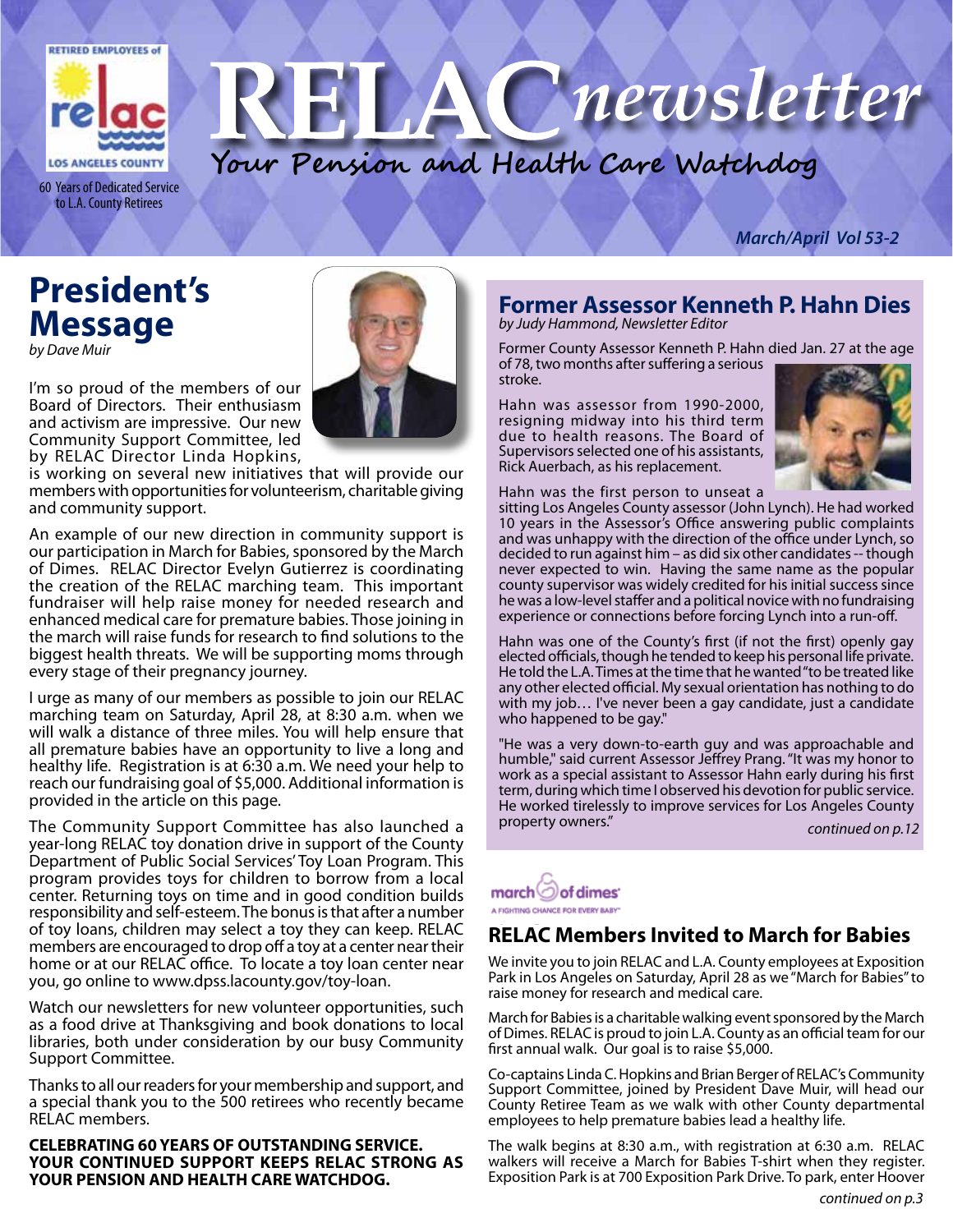## **News From LACERA**

*by JJ Popowich Assistant Executive Officer*

I would like to thank the RELAC Board for inviting us to the annual Recognition Luncheon. It's a highlight of my year to come out and be surrounded by our members, celebrating another year together and enjoying the TSA Choir. You are why we do everything we do and I truly appreciate spending that time with you.



This is our busiest time of year at LACERA. January is in the middle of the annual March Madness retirement season. That's the time of year when most people call and visit LACERA to retire. Members like to retire on or before March 31 so they can qualify for any cost of living adjustments (COLAs) that become available on April 1.

It's also the time of year when our Retiree Health Care Division sends out the annual Medicare Part B reimbursement notices. These letters ask those members who are enrolled in Medicare Part A and B, or a LACERA – administered Medicare Advantage prescription drug plan or Medicare supplement plan to provide us with a copy of the 2018 Social Security Part B premium verification that shows how much they will pay in Part B premiums. This helps LACERA ensure our members get the full monthly reimbursement amount to which they are entitled.

Each year we also have a number of members contact LACERA for copies of their 1099-R (even though we mail them to the address on file by the end of January). We are always happy to send out copies of the 1099-R, but did you know you can also log on to the My LACERA section of lacea.com and print them out. They are located under the "My Payments" section of My LACERA. The IRS just released the new 2018 tax tables so we also expect an influx in members calling to change their tax elections based on the federal tax legislation passed last year.

All of these things lead to an increase in call volume and foot traffic, which can result in longer wait times. Last week I had a conversation with a very nice retiree who was frustrated with the long wait. I certainly understand how he felt and I let him know I would be frustrated too. I also let him know are continually trying to do everything we can to reduce the wait time during this time of year.

Just what do we do to try to provide the best service possible? For starters, each year we take a fresh look at the types of notifications that we send to members to try to make them easy to understand. If we do our job right, many members may not have to contact us at all.

We also work with our staff to try to schedule as many member services and retiree health care specialists as possible during peak times. We are fortunate to have wonderful staff that are dedicated and truly want to help our members – so they are pretty flexible as we move schedules around to fit the volume. We often play special notices on the phone when members call to provide them with answers to their questions in the hopes they won't have to wait to speak to a specialist or to at least explain why the wait is so long.

We also make sure we have leads available to assist staff with questions so that we can move the calls along as quickly as possible and still provide the world class service you expect from LACERA.

This year we are testing a new call-back feature that allows members to request a call back later in the evening when it's not so busy. This is the second time we've tested this feature out and we are close to getting it to the way we want it to work. I have high hopes for this new feature and I look forward to getting it up and running on a permanent basis.

However, despite all our best efforts, it can get extremely busy and the wait times may be longer. If you happened to have experienced that problem, please accept our apologies. I promise each year we take stock of how things went, what worked and what didn't work and refine our plans for the next year.

## **Retirement Board** *by Les Robbins*

*Retiree Representative LACERA Board of Retirement*

April 1 is always a special time for us retirees because it is the effective date of our annual cost



of living allowance, or COLA. For quite a few years now the inflation rate that we must use in calculating our annual cost of living allowance has been around 2% or lower. Because of this, none of the people who are in Plan A have been getting the 3% maximum that is allowed by our pension law. Well, this year that will change and because the cost of living increased by 3.61% and because we round off to the nearest one half percent, those in Plan A will get the full 3% COLA. Also. those in Plan A will get .5% added to their COLA bank that they can use in future times if and when the cost of living drops below 3%.

For those of you who are in Safety Plans B and C or General Plans B, C, D, G, and E, you will get your full 2% and you will have 1.5% added to your COLA banks.

If you are a RELAC member it is very likely that you have already been confronted with the decision of what to do when you turn 65 and are faced with the Medicare enrollment decision. I probably get more e-mails and telephone calls on this one single subject than I do on anything else. As County retirees, many of us have a choice of whether or not to enroll in Medicare as it is not mandatory that we do so if we are eligible. Remember that if you are not eligible yourself and your spouse is then you become eligible via an eligible spouse. LACERA tries its best to give all of the information that is necessary for our retirees when the decision-making time comes. What LACERA does not do is make recommendations to retirees as that is not really the role of the LACERA staff. Unfortunately, those at the Social Security Administration are not the easiest people to communicate with and getting information from them is much more difficult than it is getting information from LACERA. Having said all of this, it is still a very personal decision, one that has to be made considering a myriad of things that run the gamut from where you will live in retirement to the condition of your health.

If you are one of the retirees who is enrolled in Kaiser Permanente, your decision to move to Senior Advantage is almost a no-brainer. If you are one of the retirees who is enrolled in our indemnity plan under Anthem Blue Cross, your decision to enroll in Medicare becomes a little more complicated. It is important to remember that your Medicare Part B premiums are now based on your income in retirement and over the last few years this has become a significant issue to consider when enrolling in Anthem Blue Cross III. If you are enrolled in Medicare, the County of Los Angeles will reimburse the Part B premiums up to a limit of about \$132 per month. If your income in retirement exceeds \$88,000 per year, and that's all sources of income not just your pension, your Part B premium is means adjusted, which means it goes up. The retiree has to pay the difference between the county reimbursement and what your actual part B premium is. Food for thought!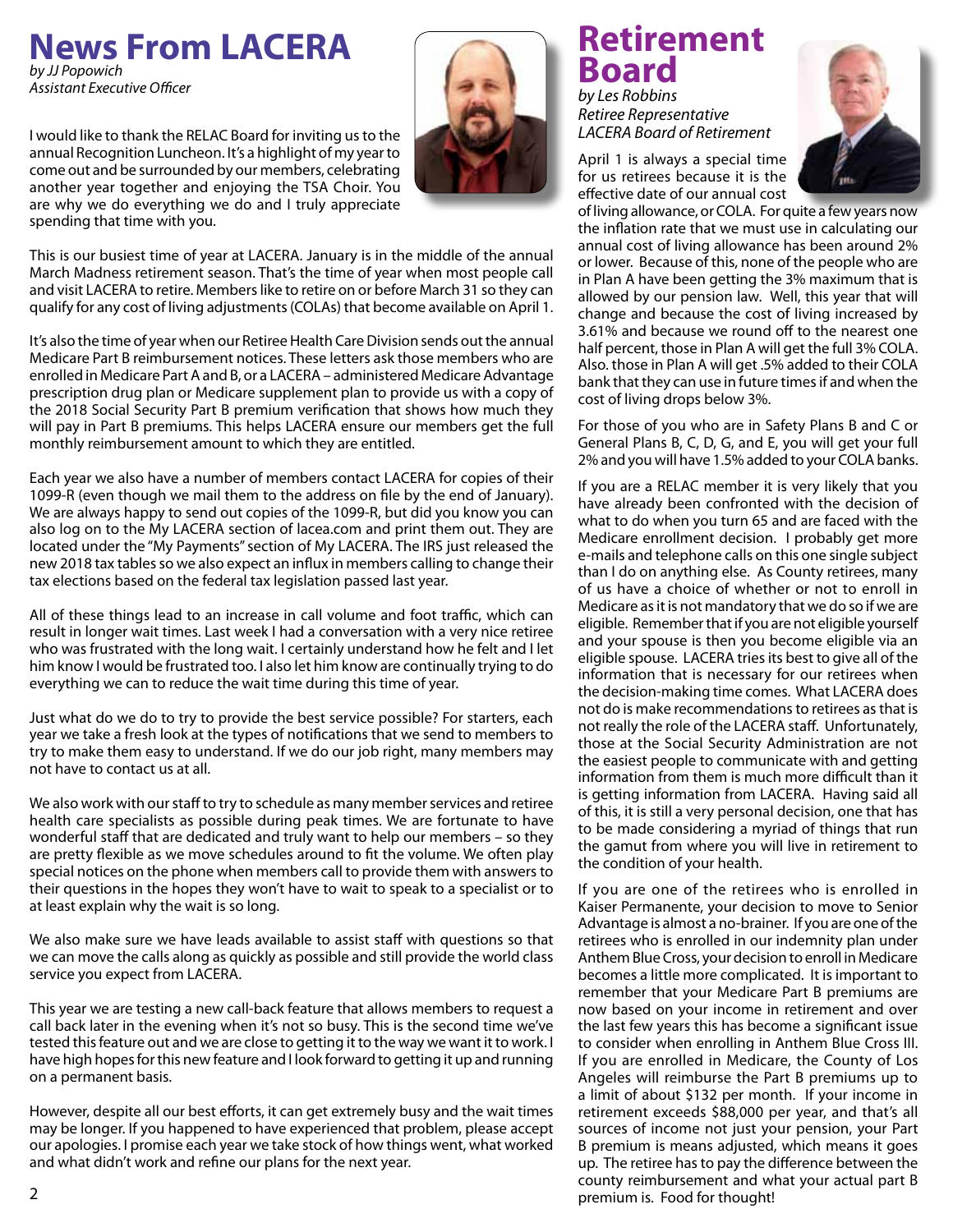### **RELAC RELAC Annual Report of Assets, Liabilities, Revenue Expense**

| <b>ASSETS</b>                          |                                 | 12/31/2017    |     | 12/31/2016     |     |
|----------------------------------------|---------------------------------|---------------|-----|----------------|-----|
| <b>Checking Account</b>                |                                 | 65,291.00     |     | 27,226.37      |     |
| Money Market Account                   |                                 | 130,942.00    |     | 123,651.63     |     |
| Petty Cash                             |                                 | 200.00        |     | 200.00         |     |
| <b>Other Assets</b>                    |                                 | 8,945.00      |     | 4,180.80       |     |
| <b>Security Deposit</b>                |                                 | 2,591.00      |     | 2,590.50       |     |
| Office Equipment-Less Depreciation     |                                 | 5,956.00      |     | 8,839.06       |     |
| <b>Litigation Reserve</b>              |                                 | 1,216,435.00  |     | 1,002,776.85   |     |
| <b>Total Assets</b>                    |                                 | 1,430,360.00  |     | 1,169,465.21   |     |
|                                        | <b>LIABILITIES &amp; EQUITY</b> |               |     |                |     |
| <b>Current Liabilites</b>              |                                 | 431.00        |     | 37.50          |     |
| <b>Retained Earnings</b>               |                                 | 1,164,267.00  |     | 1,051,550.54   |     |
| Less Net Income                        |                                 | 265,662.00    |     | 117,877.17     |     |
|                                        | <b>Total Equity</b>             | 1,430,360.00  |     | 1,169,465.21   |     |
|                                        | Total Liabilities & Equity      | 1,430,360.00  |     | 1,169,465.21   |     |
| н.                                     | <b>Operating Results</b>        | 12/31/2017    |     | 12/31/2016     |     |
| <b>REVENUE</b>                         |                                 |               |     |                |     |
| <b>Member Dues</b>                     |                                 | 404,501.00    |     | 420,133.50     |     |
| Investment Income                      |                                 | 12,329.00 (1) |     | 10,756.85 (1)  |     |
| Miscellaneous Income                   |                                 | 2,932.00      |     | 35,454.00      |     |
| Member Events & Misc.                  |                                 | 22,630.00     |     | 29,255.30      |     |
| Interest                               |                                 | 5,096.00      |     | 4,438.51       |     |
|                                        | <b>Total Revenue</b>            | 447,488.00    |     | 500,038.16     |     |
| <b>EXPENSE</b>                         |                                 |               |     |                |     |
| Office Expense                         |                                 | 99,773.00     | (2) | 99,553.69      | (2) |
| Personnel & Payroll                    |                                 | 87,764.00 (3) |     | 84,644.79 (3)  |     |
| Board of Directors Meetings & Expenses |                                 | 9,087.00      |     | 10,008.27      |     |
| Committee Meetings & Expenses          |                                 | 7,328.00      |     | 5,776.78       |     |
| Membership & Conferences               |                                 | 7,393.00      |     | 7,643.10       |     |
| Insurance                              |                                 | 2,969.00 (4)  |     | $2,528.00$ (4) |     |
| <b>Membership Meetings</b>             |                                 | 8,097.00      |     | 28,194.36      |     |
| Membership Benefits & Promotions       |                                 | 69,337.00     |     | 63,737.60      |     |
| Elections                              |                                 | 4,484.00      |     |                |     |
| Newsletter                             |                                 | 56,696.00     |     | 70,746.89      |     |
| Website                                |                                 | 2,159.00      |     | 4,680.00       |     |
| <b>Investment Expense</b>              |                                 | 260.00        |     | 42.76          |     |
| <b>Total Expense</b>                   |                                 | 355,347.00    |     | 377,556.24     |     |

#### Notes:

1) Litigation Reserve is invested in a diversified portfolio pursuant to RELAC's Investment policy approved by the Board of Directors with the assistance of Morgan Stanley, RELAC's investment advisor.

2) Office Expenses include bookkeeping and auditing, rent, services and supplies, payroll processing and postage.

3) Personnel and payroll includes office manager and two clerical personnel with a four day workweek.

4) Insurance includes liability and directors & officers

Treasurer's Certification: I, Greg Walia, hereby certifiy that this report was prepared without audit from the books and records of the corporation. An annual financial review is performed by a certified outside agency.



### **New RELAC Committee Chairs Appointed**

RELAC President Dave Muir has named, and the Board of Directors has approved, the new committee chairs for 2018.

#### They are:

**Benefits**, Linda C. Hopkins. **Budget**, Greg Walia. **Bylaws/Nominations/Elections**, Dave Muir. **Community Support**, Linda C. Hopkins. **Investments**, Greg Walia. **Legislation**, Les Rob- bins. **Membership/Recruitment/Marketing**, J.P. Harris. **Newsletter**, Bill de la Garza.

**Office Management**, Greg Walia. **Outreach**, Alice Prouty. **Program**, Mary K. Rodriguez. **Recreation**, Mary K. Rodriguez. **Recreation/ Golf Subcommittee**, Gil Sandoval. **Regional Support/ Special Events**, Evelyn Gutierrez. **Website/Email Advisor**, Judy Hammond. **Ad Hoc CRCEA Conference** (April 2021), Evelyn Gutierrez.

### SAVE THE DATE: **Night at Dodger Stadium – Aug. 24**

Plan to attend RELAC's annual Night at Dodger Stadium, which will be held on Aug. 24 this year and will, of course, feature a spectacular fireworks display. The Dodgers will be playing the San Diego Padres. Look for ticket price and other details in the May/June newsletter. We will also put information on our website at www.relac.org as soon as details are finalized. We had a great turnout in 2017 and look forward to another great event this year.

#### **March for Babies (continued from p.1)**

at MLK Boulevard. Parking costs \$15 per vehicle, cash only. We encourage carpooling or public transit.

Please join us as a walker or to cheer for our team. We will also have a booth, so please stop by and help us raise additional money on-site or volunteer to help staff the booth.

If you are unable to join us at Exposition Park, you can host your own fundraiser (such as a bake sale, yard sale or neighborhood donations). Mail your check, payable to March of Dimes**,** to the RELAC office, 1000 S. Fremont Ave., Unit 15, Alhambra, CA 91803 by May 1. Please note "For MFB-RELAC Team" on the lower left corner of the check.

If you wish to donate online, visit www.marchforbabies. org/team/RELAC and donate to our RELAC team or log on as a RELAC team member. You can also visit our website at www.relac.org for more information, or contact us at (800) 537-3522 or (626) 308-0532.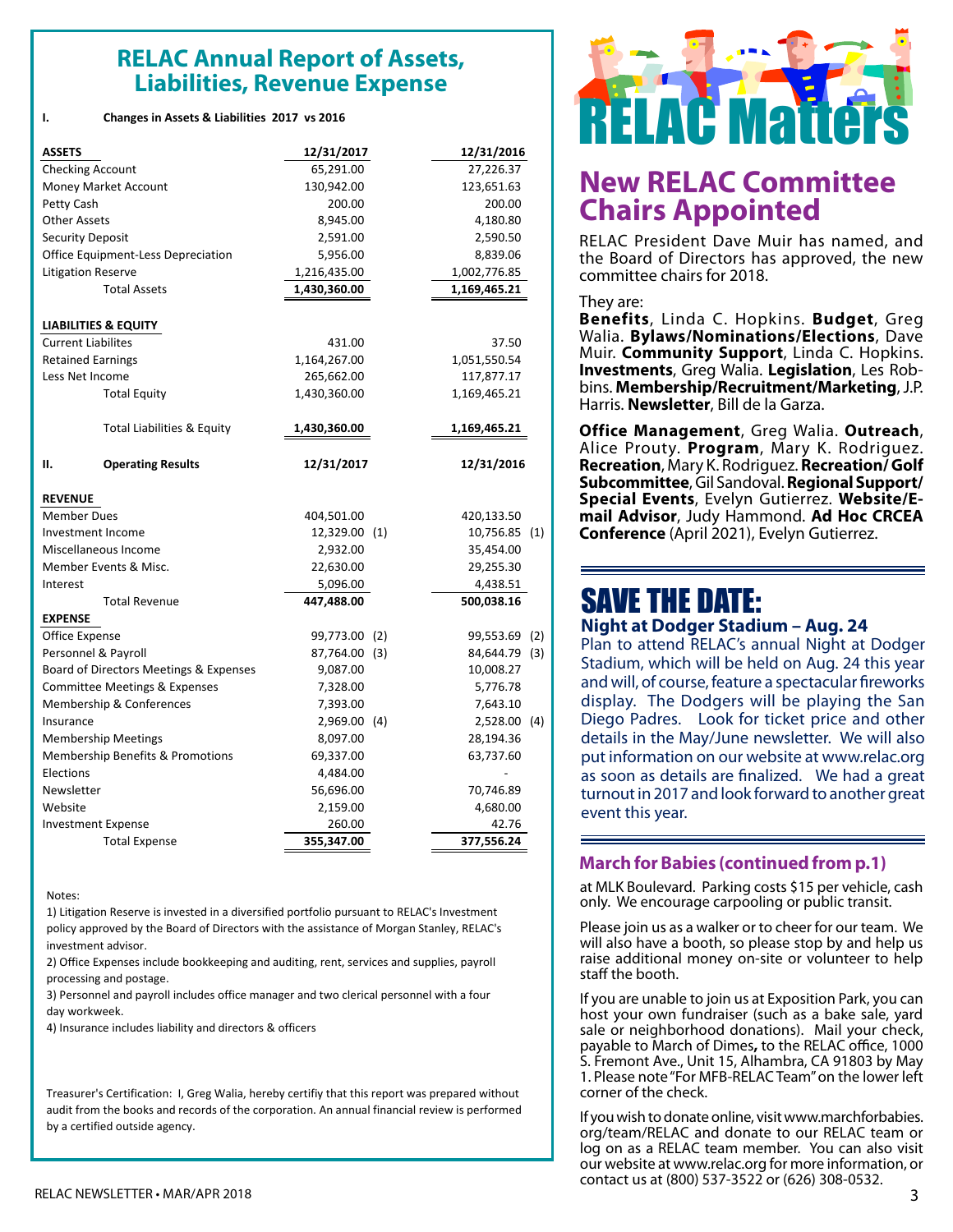

### **Letters To The Editor Write On!**

I'm writing to express my thanks to Harry and Jan Hufford for their great story about the wildfires (Jan./Feb. issue). It's good to know they got through it safely and their home was saved. I don't know anyone personally who was affected by the fires so directly. Their detailed description of events over those 10 days was riveting. I am only one of many who hold Harry and Jan in high regard, and I'm very happy to know they are safe.

#### **David Flint, Irvine, California**

Thank you for the article on the Huffords. My father worked for Harry Hufford in the Chief Administrative Office. I am so glad that their home was spared from the awful fire. They were very lucky.

#### **Patricia Blinn, Santa Fe Springs, California**

Dear Ms. Eskander, Outreach Committee: Thank you for my 92<sup>nd</sup> birthday card last August and for the card and treat sent for the holidays. I would also like to thank the RELAC officers and staff for all the fine work they continue to do on behalf of us members.

#### **Eva Balto, Studio City, CA**

Thank you for all you do for us retirees. I appreciate the RELAC newsletter and like the elected officers for 2018. I turned 100 years old on Oct. 13. Wish I had my old job with Animal Control.

#### **Kenneth Liljeberg, Bemidji, Minnesota**

I was born on Aug. 31, 1924, making me 93. I retired in 1983 after putting in 37 years with L.A. County, most of which was in the Flood Control District. Thanks to Alice Prouty for her recent newsletter article regarding the Outreach Committee*.* Keep up the good work and thank you for all you do for all of us!

#### **William K. Challoner, Covina, California**

Thank you so much for the handy pocket book. I will put it to good use. And, also for the RELAC newsletter. It keeps all of us retirees informed on our pension and health care benefits and other news. I feel truly blessed to be a County retiree. My sincere appreciation for all you do to keep us up-to-date throughout the year. Best wishes to all of you for a successful New Year!

#### **Linda Campos, Downey, California**

Thank you so much for the Christmas card and magnifier. It is a warm and personal touch to be remembered at this age of 92. Your birthday card, a little early, is also very much appreciated. My birthday is in September, when I will be 93. Your article and photos in the January/February newsletter made it possible to see the person who wrote the cards. Best wishes to all of you!

#### **Ilse Kraemer, Dana Point, California**

Thanks for the Valentine drawings for us retirees. We look forward to reading the RELAC newsletter. I have been retired since Jan. 31, 1993, volunteer at the Laughlin Food Bank, church and love to golf. I married for the second time in 1990 and together we have six children, 14 grandkids and two great-grandkids.

#### **Arleen McDonald, Bullhead City, Arizona**

Thank you, RELAC, for all the great service you offer us retirees, such as the 18-month calendar, your newsletter and ongoing efforts that keep us informed on critical issues. You do a wonderful job.

#### **Mary J. Tynan, Redlands, California**

Thank you for all your work and the newsletter. I appreciate the 2018 pocket calendar. **Joseph G. Salinas, Rowland Heights, California**

Sincerest thanks for thinking of me during the recent holiday season. The magnifier is appreciated as I have noticed my vision needs a little help at times. I celebrated my 90<sup>th</sup> birthday on July 31, 2017 with family and friends in my home town, to which I returned after moving away over 60 years ago. I moved from L.A. to Las Vegas with my late husband, Howard, in 1990 and moved back to Springfield, Missouri in June 2017. Keep up the good work, RELAC.

**Marilyn Fisher, Springfield, Missouri**

Thank you for the beautiful Christmas card. It was great to be remembered.

#### **Carmen Lozano, Temple City, California**

How nice of you to take the time to remember us "old timers" with your Christmas card and magnifier. Thank you for your thoughtfulness. Happy New Year! **Joyce Walters, Claremont, California**

Thank you for the 2018-2019 pocket calendar. I use it all the time. At my age, I need all the little reminders, even if I am in good health and sound mind. It is greatly appreciated.

#### **Lini Bennett, Fallbrook, California**

Many thanks for the 2018 pocket calendar. I am updating my many future dates and I wanted to let you know how much I appreciate it.

#### **Florence Straight, Elkton, Oregon**

Thank you so much for the pretty pocket calendar for 2018. I like the fact that it goes through to June of the following year as it is easy to schedule appointments way ahead. Thank you for the magnifier as well. This item helps me while reading and is easy to carry in my purse.

#### **Pauline M. Wihlborg, Tujunga, California**

Thank you, Board of Directors, for my pocket calendar as it is handy, useful and is faster than having to click on my cell phone.

#### **Olga Lederer, Covina, California**

President Dave Muir and Board of Directors. Sincere thanks for the 2018-2019 pocket calendar.

#### **Elaine T. Webb, Compton, California**

Thank you for my birthday card, Christmas card and magnifying glass. I also appreciate the pocket calendar. **Yuk Jun Joseph, Honolulu, Hawaii**

Thank you for the very nice card. That was very thoughtful of you. May you all have a Happy New Year! **Anne Motoyoshi, Redondo Beach, California**

Thank you for the magnifying glass. I can sure use it as at 97 my eyesight is going. RELAC and L.A. County sure take good care of their retirees. I am so grateful. **Alberta Rich, California, Missouri**

Thanks to your Outreach Committee for the beautiful Christmas card featuring a Thomas Kinkade painting. **Natalie Scotton, Sherman Oaks, California**

Thank you for the beautiful Christmas card and enclosure. I appreciate you remembering me. Your card brought good cheer and I am sure you have done the same for other retirees. Thank you, thank you so very much. God bless you all.

#### **Haig Kechejian, Santa Barbara, California**

Thank you so much for remembering birthdays, especially one who has reached 97 years old. I wish all of you the very best of everything. Stay young, happy and well! I will try to do the same. Thank you lots! **Ruby Nomura, Los Angeles, California**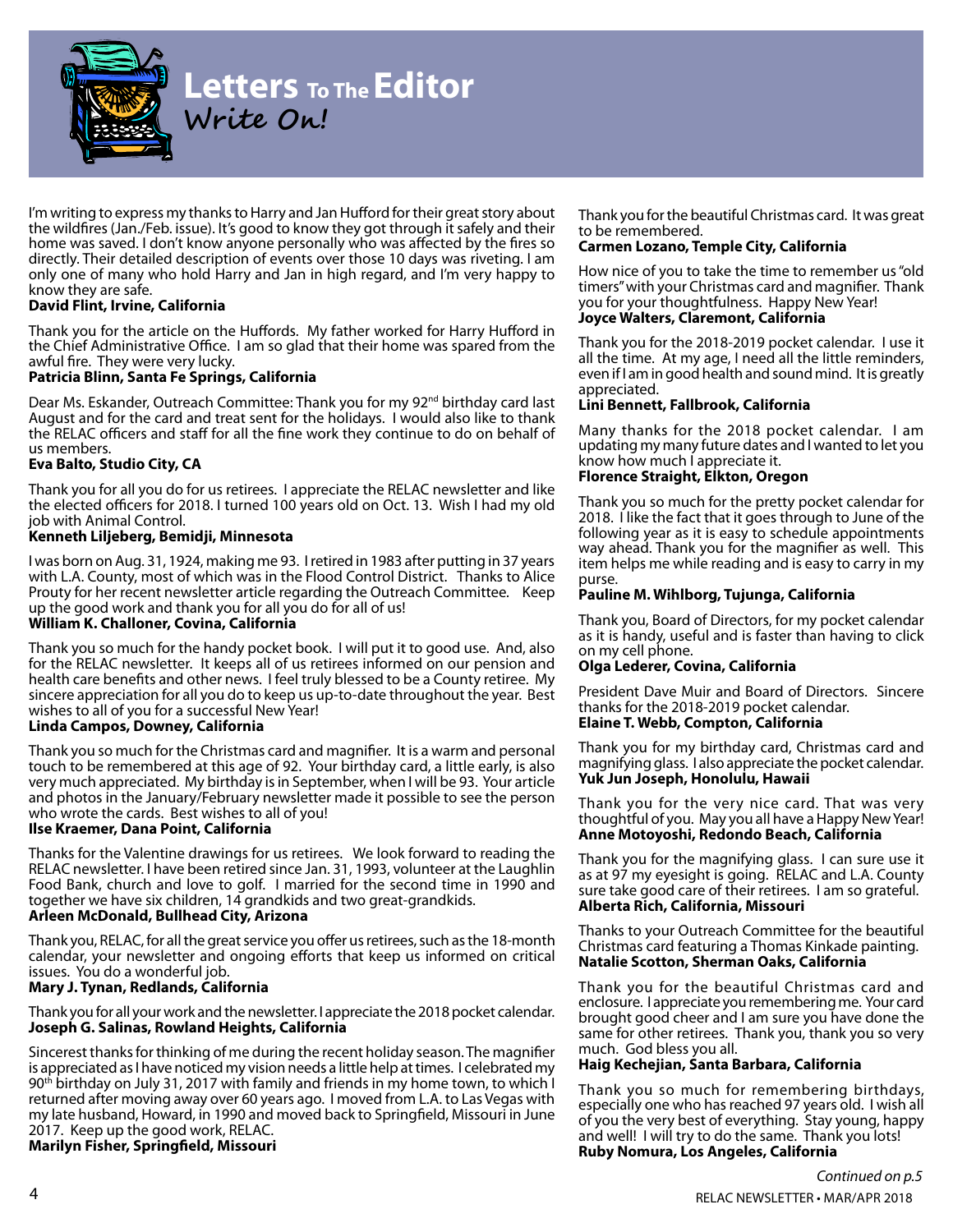Vol 53 - Mar/Apr 2018 Number 2

Retired Employees of Los Angeles County 1000 S. Fremont Ave. Unit 15, Alhambra, CA 91803-8802

(626) 308-0532 (800) 537-3522 Fax (626) 308-2901

E-mail: admin@relac.org website: www.relac.org

**Board of Directors**

President **Dave L. Muir**

Vice President **Brian Berger**

**Secretary Mary K. Rodriguez**

> Treasurer **Greg Walia**

Past President **Bill de la Garza**

#### **Members**

Donald Fandry Evelyn Gutierrez Judy Hammond J. P. Harris Linda C. Hopkins Dyanne Nelson Alice Prouty Les Robbins Diane Sandoval

Editor: Judy Hammond Copyright © 2018 by RELAC. This information presented in your RELAC Newsletter is believed to be from reliable sources. However, no responsibility is assumed by RELAC or the writers for inaccuracies in the articles as published.

Office Hours 9 a.m. - 4 p.m. Monday - Thursday Closed Friday, Saturday, Sunday & Public Holidays

**RELAC NEWSLETTER Golf News** *by Gil Sandoval RELAC Golf Director*



#### **LOS AMIGOS GOLF TOURNAMENT – JAN. 29, 2018**

The day was very hot, but we all enjoyed the day as the winds were more manageable than the last tournament, making golf more fun. Again, the best group of players were in the "B" flight as Eddie Otero had the best net round of the day to win with a net 66. Don Hughes and Jim Noyes were close behind, Don taking second at net 68 and Jim third with a net 69 (won in a card off with Robert Prince, who also scored a net 69).

John Madrid, also playing well, won the "A" flight with a net 68. Following John were Michael Hernandez in second place with a net 71 and Dave Runke only one back at net 72 for third. The "A" flight played substantially better than it did at Knollwood.

The "C" flight was a repeat win for Richard Duran as his net 67 was the second lowest round of the day. He had a very good day as second place finisher was Frank Martinez at net 79. Art Moronez won third place in a card off with Bob Kroll as they both had net 81.

Cari DeBie won the ladies flight over her mother, Charlene, with a net 89. Charlene DeBie's net 100 was good for second place. These were the only women playing. Unfortunately the women missed all the par 3 greens, so I will adjust the tee for easier access next time. Ladies, please join us as we need your participation!

The next tournament is at La Mirada Golf Course on March 26 at our normal 8 a.m. start. Entry deadline-March 8.

Please note that the golf entry form is not always part of the newsletter. It can be attained on the RELAC website at www.relac.org. Please click on activities (Golf) for the application. If you cannot download it from a computer, please call the office to have it mailed to you.

> **NEXT TOURNAMENT** Monday, March 26, 2018 La Mirada Golf Course 8 a.m. Start Entry Deadline – March 8

#### **Los Amigos Results:**

**"A" Flight Winners** (19 and under) 1<sup>st</sup> John Madrid (68) 2<sup>nd</sup> Michael Hernandez (71) 3<sup>rd</sup> Dave Runke (72)

**"B" Flight** (20-27 Handicaps) 1<sup>st</sup> Eddie Otero (66) 2<sup>nd</sup> Don Hughes (68) 3rd Jim Noyes (69)\*

**"C" Flight (**28 up Handicaps) 1<sup>st</sup> Richard Duran (67) 2<sup>nd</sup> Frank Martinez (79) 3<sup>rd</sup> Art Moronez (81)\* \*Winner in a card off

**Women's Flight:**  1<sup>st</sup> Cari DeBie (89) 2<sup>nd</sup> Charlene DeBie (100)

**Women:**No winner

### **Closest to the Pin on Par 3's:**

**Men:** # 3 – Michael Hernandez # 6 – Ken Swan # 12 – Gil Sandoval # 17 – Richard Duran

**RV Outing Notes** *by Jeanne Klauk*

*Assistant Coordinator*

I am opening my ar ticle with sad news. We have lost another member. Max Valdivia passed away on Dec. 8 after a very long battle with failing health. He will be dearly missed.



*Klauk and Mike Reyes, coordinator*

Since I was unable to attend the campout, all of the following information was provided by Linda Reyes and Chickee Nelson -- thank you both very much!

On Jan. 15 to 18 the RELAC RV Group got together at Pechanga RV Park in Temecula, California with 11 rigs. It was a gorgeous sunshiny pleasant stay the whole time we were there. Those attending were: Bill and Janice Hayhurst, Wagon Masters Bob and Linda Reyes, Dennis and Wanda Klodt, Danny and Maria Coon (These are new members. Welcome!), Joe and Helen Quintana, Leon and Dian Stegall, Chickee and Norm Nelson, Al and Diana Medina, Janet Cerato, Ron and Betsy Morgan, Mike Reyes, Dave and Darlene Sorensen, Ernie and Cristina. Monday night we had our evening welcome hors d'oeuvres and as always, everything was delicious. Tuesday and Wednesday breakfasts were enjoyed by all. We had our potluck dinner on Tuesday night and the array of food was unbelievable. We had a margarita party at the Medina's rig at 2:30 on Wednesday and later that night we went over to the Pechanga Casino and dined at Kelsey Restaurant.

On their first evening, Darlene, Dave, Joe and Helen played our new spinner dominoes game. The following days, it was back to 3-13 with Al, Diana, Darlene, Betsy, Linda, Wanda and Helen participating. This is a pretty competitive card game, although no money is involved! The Blanchards won the gas card (thank you, RELAC) and the Sorensens won the 50-50. We use the club share of this money for supplies and clubhouse rentals. Of course, the usual suspects made many trips over to the casino.

They are still building onto Pechanga. Several new pools, approximately 400 more rooms, more RV spaces, spa, etc., which is supposed to be completed by March. The campout schedule for this year is: Banning RV Park, March 18, Flying Flags RV Park, May 20, Chula Vista RV, Sept. 17, Emerald Desert RV, Oct. 22. We will be back at Pechanga RV Park on Jan. 6, 2019. We must THANK Mike Reyes for a great job during his first year in office. If you have any questions or want more information, you may contact Mike at mikeandveronica@roadrunner.com or call (909) 556-8751.

#### **Letters (continued from p. 4**

Thank you so much for the beautiful Christmas card from Diane Trujillo and the RELAC Outreach Committee. I really appreciate your thoughtfulness. **Virginia Smith, La Habra, California**

I want to thank you for the pocket calendar and greeting card. I think you all do a great job. **Sam Schultz, Northridge, California**

Thanks so much for the pocket calendar 2018-2019. I appreciate it very much.

**Juana Martinez, Torrance, California**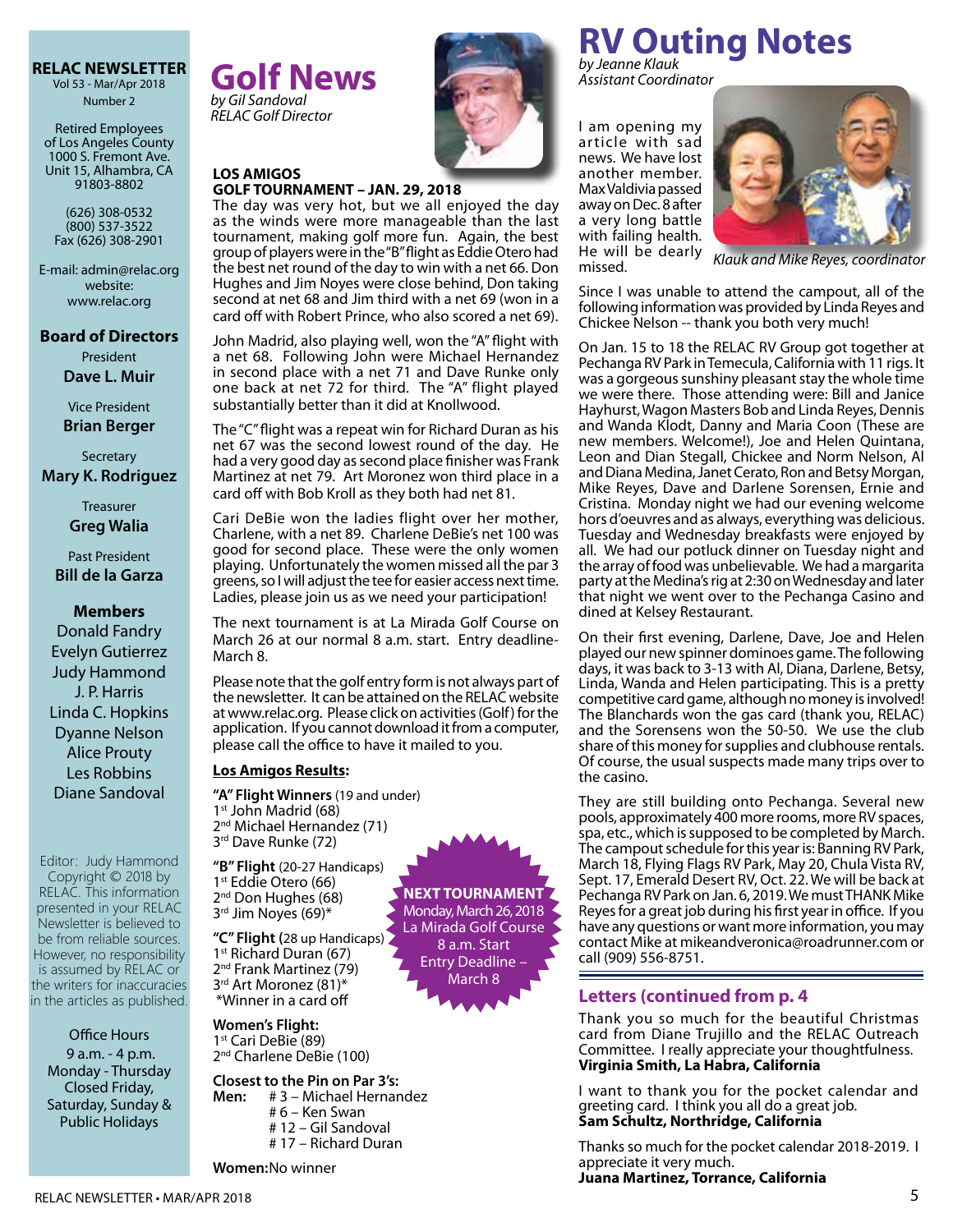### WELCOME NEW MEMBERS **December 2017 – January 2018**

**Assessor –** Judy Garcia, Steve Johnson, Geraldine Turner **Auditor-Controller –** Ricky Deguchi **Beaches & Harbor –** Doris Butler **Board of Supervisors –** Linda Balderrama, Alice Madrigal **Chief Administrative Office –** Olga Sahagun, Phillip Ow **Chief Executive Office –** H. Lorraine Sunday-Brown**,** Anna Elena Cervantes, Alzola Hinton **Children & Family Services –** Gladys Galdamez, Eduardo Saldana, Michael Simson **District Attorney –** Guadalupe Gutierrez, Adam Khan, Joseph Shidler, Gay Willott **Fire –** Bruce Davis, Curtis Estrada, Christina Nunez, Gregory Pfeifer, Deborah Prouty, George Verkamp, Jeffrey Vrooman **Harbor/UCLA Medical Center –** Debbie Bacani, Gabriela Mubdrucab-Cristea, Glicken Maida **Health Services –** Melverue Abraham, Sandra Anderson, Pricilla De Avila, Jeanne Egusa, Shirley Shaw-Hutchinson, Earlean Johnson, Wayne Leamons, Robert Megliorino, Phyllis Murphy, Michael Myles, Sandra North, Danny Redmond, Macandria Railon, Violet Zacarias **Internal Services –** Nicholas Chico, Rachel A. Sandoval **King Drew Medical Center –** Lydia Bryant, Vipapon Choorut, Joseph Woods **LAC+USC Medical Center –** Lucile Craille, Ed Trevino, Lucia A. Gonzalez, Tess Hartman, Stella Jacquett, Rosa M. Marin, Lorenza Reyes, Nick Velasquez, Lajuan Yerger **Mechanical –** Richard Watson **Mental Health –** Florestean Flucas, Dale Hata, Merrietta Henry, Doris Johnstone,

Cynthia Sims, Zari Zargarbashi

**Olive View Medical Center –** Josefina Arana, Marcia Hamilton

Parks & Recreation - Renee Jackson

**Probation –** Arturo A. Flores, James Ogbeide, David L. Tuttle, Latanya Wilson **Public Defender –** Melvyn Tennenbaum

**Public Health –** Veronica Hart, Mee Li Wong

**Public Library –** Gloria Navo

**Public Social Services –** Esperanza Arche, Barbara Watson-Graves, Rosemary Haig, Mary L. Heeren, Alma J. Hill, Tucky Khan, Lucy Lish, Hermita Nuila, Eleana L. C. Pratt-Guirado, Lydia Ventura

**Public Works –** Sonja Aguilar, David Castillo, Norman Cortez, Earnest Moore, Sherrlyn Morris-Witt, Frederick Wong

**Regional Planning –** Richard Guzado, Loretta Lopez

**Registrar/Recorder –** Romelia Magnetti

**Security –** Jose Medrano

**Sheriff –** Jose Avila, Scott Barnes, Richard Barrett, David Bennett, Michael Burnell, Susan Caboor, Danny Coon, Yolanda Cordero, Bonnie Covey, Ruben Gukasov, John Harvey, Donna Jackson, Myung Sook Kang, Peter Loomis, Timothy Morley, Peggy O'Neal, Leticia Martinez-Parra, Gregg Plamondon, Shane Robley, M. Gar Rock, Roger Ross, Victor Rugnetta, Raymond Terhorst, Victoria Sloan Treadwell, Gloria Soledad Vera, Gerald Vernon, Christopher Walker, Patricia Weeks

**Superior Court –** Elizabeth Arambula, Bonnie Covey, Renee Dennard, Mary Lou Donohue, Kerry John, Charles Kuhn Jr., Mila Meyerson, Audrey O'Brien, Carolyn Phelps, Rosalia Roussel, Janice Weamer

**Treasurer and Tax Collector –** Larry Uyeda

**Workforce Development, Aging & Community Services –** Billy Byung Lee **Active –** Cheryl Greer

**Department Not Designated –** Carolyn Anderson, Martha A. Dijkstra, Martha Benzor, Carol Fischer, A. Esther Flores, Marc Forgy, Stanley Fung, David Hayes, Susan Kizer, Jorose Langston, Anthony Moore, Ruby Pena, Colleen Ray, Rebecca Salinas, Barbara Stanbach, Suwanna Wuethanuwong, Reao Watson, Firouz Yasharel

**New Associate Members –** Andrea Aucoin, Rodolfo A. Bacani, Marites Bennett, Rogeleo Benzor, Mary Castillo, Christine E. Chico, Paiboon Choorut, Michelle Church, Maria B. Coon, Laura Cortez, Perla Cortez, Glenn Covey, Quentin Dennard, Robert Egusa, Eneresa Estrada, Judith Flores, Jane Foley, Laurie Forgy, Andrew J. Garcia, Harold Glicken, Billy Graves, Denise Harvey, Patricia Hayes, Kevan Jackson, Julie Khan, Shirley D. Huston Kuhn, Ok Ja Lee, Beverly Loomis, Steven M. McCall, Jose Medrano, Phil Meyerson, Laurie Morley, Barbara J. Moore, Gil Navo, Stella Ogbeide, Neil O'Hara, Peter Parra, Cheryl Plamondon, Helen Redmond, Christina Robley, Lynell Rock, Grace Ross, Junius Roussel, Gale Rugnetta, Rosa Saldana, Maceo K. Sloan, Carlene A. Swedlow, Danielle Terhorst, Elizabeth Y. Tuttle, Rachel Velasquez, Michael Vera, Deborah Vernon, Helen Vrooman, Naomi Watson, Frederick F. Weamer, Charles G. Witt, David Nan Ping Wong, Frank C. Williams, Rouhangiz Yasharel

### *Thanks for New Member Referrals*

We would like to thank the 21 members and two non-members who recruited colleagues to pin RELAC during December 2017 and January 2018. We continue to lose more members than we recruit as our membership ages, so we appreciate your assistance with recruitment. With the continued threats to public pensions and health benefits, it is vital that RELAC remains strong to protect your hard-earned retirement. For membership applications and brochures, call the RELAC office at (800) 537-3522, e-mail admin@relac. org or go online at www.relac.org. Be sure to tell the new member to put your name on the membership application as making the referral.

Our thanks to these RELAC members (shown in bold) for referring new members (shown in italics):

**Gwen Andrizzi** and **Judy Hammond,** *Anna Elena Cervantes*, Chief Executive Office

**Sandra Anderson**, *Alzola Hinton*, Chief Executive Office **Aurora Bertufo,** *Marcia Hamilton*, Olive View Medical Center

**Greta Bilbrew** and **Jason H. Williams***, Cheryl Greer*, Human Resources (affiliate/active member)

**Anna Carrera**, *Pricilla DeAvila*, Health Services

**Don Fandry** and **J.P. Harris**, *Danny Redmond*, Health Services

**Juanita Gonzalez**, *Leticia Martinez-Parra*, Sheriff **J.P. Harris** and **Les Robbins,** *Adam Khan*, District Attorney

**George Hernandez**, *Richard Guizado*, Regional Planning

**Debbie Jackson,** *Rachel A. Sandoval*, Internal Services **Bob Martin,** *Jeffrey Vrooman*, Fire

**Betty Moore**, *Gay Willott,* District Attorney

**Irene Ng,** *Phillip Ow*, Chief Administrative Office

**Audrey O'Brien,** *Bonnie Covey*, Superior Court

**Miguel Reyes**, *Peter Loomis*, Sheriff

**Les Robbins**, *M. Gar Rock*, Sheriff

**Fortunata Ruiz,** *Tess Hartman and Lorenza Reyes*, both LAC+USC Medical Center

**Robert Smoldt, Ruby Pena, department not designated Valarie Williams-Iron**, *Deborah Prouty*, Fire

In addition, we wish to thank non-members **Richard Aickman** for referring *Eduardo Saldana*, Children and Family Services*,* and **Anna Williams** for referring *Barbara Graves-Watson*, Public Social Services.



**2014 Smart Fortwo Brabus Special Edition - \$14,000** - Basically brand new! Rare Brabus Special Edition Model; not very many made. Fully loaded! Navigation system, Bluetooth, heated seats, interior all custom. Specialized leather seats with Brabus logo, stick shift and steering wheel custom done in top grain two-toned leather. Large moon roof. Paddle shifters, plus many other custom features. Always garaged. Custom fitted car cover, too. It's a must-see, one of a kind! Ask for Laura (661) 435-2806 (cell).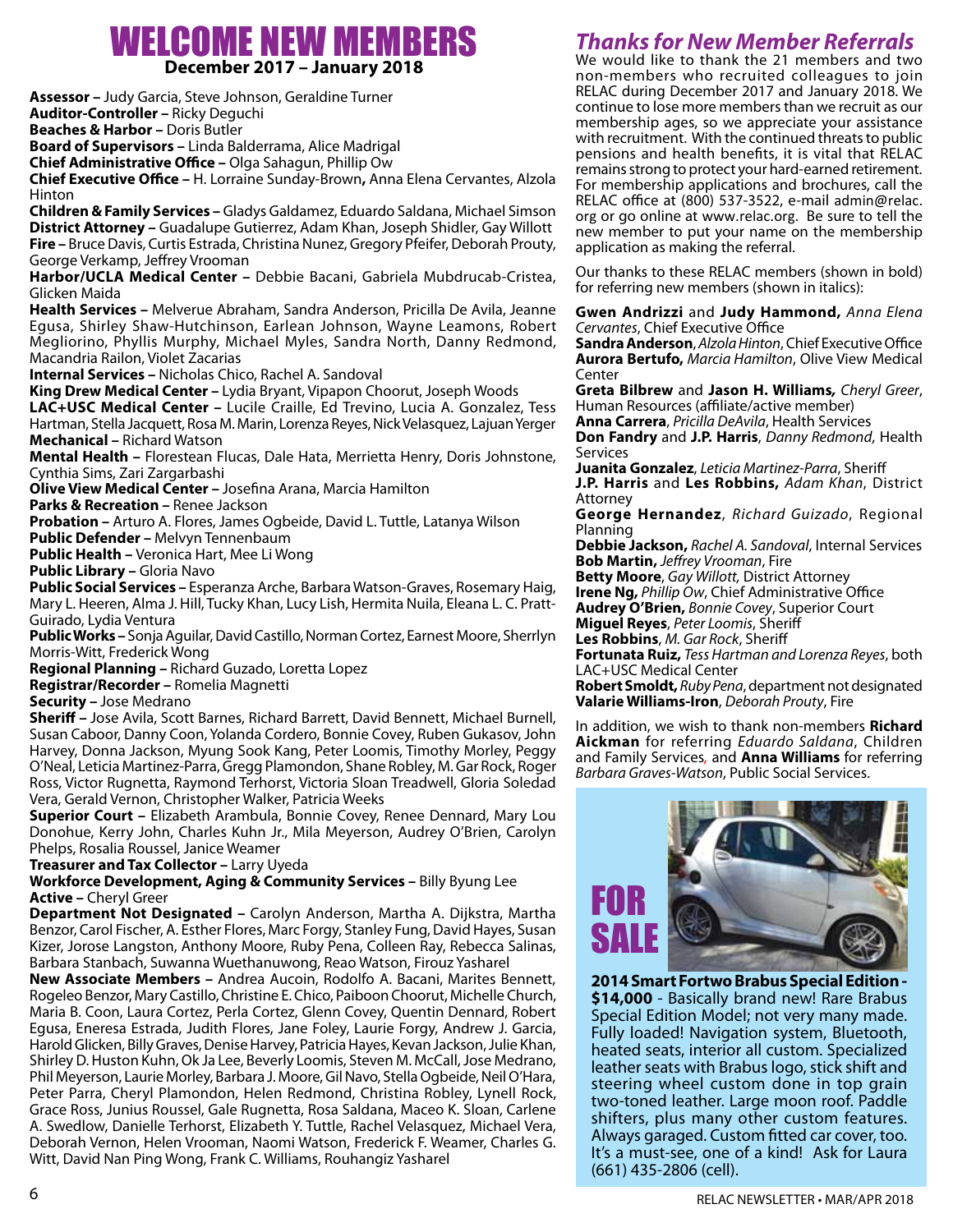### **Valentine Drawing Winners - Each Gets \$25!!!**

**Annabelle A. Apodaca**, Medford, Oregon; **Dorothy Arakaki**, Rosemead, California; **Virginia Baughman,** Los Angeles, California; **Inaye Bell**, Los Osos, California; **Carl H. Boegemann**, Burbank, California; **Sylvia Bratincevic**, Glendora, California.

**Marjorie Commes**, Huntington Beach, California; **Lenora Cook**, Stamp, Arizona**; Emily Crosby**, Fontana, California; **Mattie L. Cummings**, Inglewood, California; **George Dickey**, Big Creek, Mississippi; **Shirley A. Dudley**, Boulder City, Nevada.

**Shirley Francis**, Irvine, California; **Robert E. Harrison**, Landers, California; **Lorraine Hughes**, Spokane Valley, Washington; **Kazuo Hosozawa**, Cerritos, California; **Sylvia Hungerford**, Santa Fe Springs, California; **Janet Iwata**, Monterey Park, California.

**Francine Johnson**, Las Vegas, Nevada; **Mary M. Jones**, Los

Angeles, California; **Mary Ann Karambellas**, Winchester, Ohio; **Sylvia Khan**, Port Jefferson, New York; **Debrah Kitchings**, Temecula, California; **Deanna Luttio**, Cedar City, Utah; **Eileen MacMillan**, Parker, Colorado.

**Esoof Madha**, Los Angeles, California; **Yukiko Maeda**, Monterey Park, California; **Leonor C. Millare**, North Las Vegas, Nevada; **Elinor Osman,** Los Angeles, California; **Raymond N. Poff**, Lake Havasu, Arizona; **Joyce V. Rowe**, Inglewood, California; **Easter C. Sanders**, Wilmington, California.

**Clare Sleeter**, Olympia, Washington; **Lilly Anne Thomas**, Whittier, California; **Oceal Victory**. Moreno Valley, California; **Carl Virden**, Santa Ana, California; **Gloria Walker**, Los Angeles, California; **Ken Ward**, Gardnerville, Nevada; **Beverly Williams,** Covina, California; **Xenia Willams**, Las Vegas, Nevada

*Photos by Linda C. Hopkins and El Cid De Ramus*

### **RELAC Annual Recognition Luncheon**



*A family affair: Back row, from left, Judy and Alex Leon, Becky Munoz Luna, Ernie Perez, Olga Leon Campbell. Front row, from left, Celia Munoz, Ida Leon Ramos and Yolanda Leon Miranda.*





*Elida Cantu, Alice Ayala and Velma Frank RELAC Directors J.P. Harris and Les Robbins with Assessor Jeffrey Prang (center).*



*Gerald Munoz, Leonard Gonzalez, Ray Gonzalez, Juanita Gonzalez, Leticia Parra.*



*Attendees 90 and older: Anthony Ayala, Wilmer Abram, Eileen Holder, Elida G. Cantu, Carmen Quinones and Ralph B. Sutherland.*



*Guest speaker Sheriff Jim McDonnell with Charles LACERA Interim CEO Rob Hill, LACERA Chief Leonard, Carol Valley Banks, RELAC Director Judy Investment Officer Jon Grabel, Sheriff McDonnell;* 



*Hammond, and Mary Padilla Coronado (sitting). Aundray Burks, assistant director of public health*



*Assesor Jeffrey Prang and RELAC President Dave Muir.*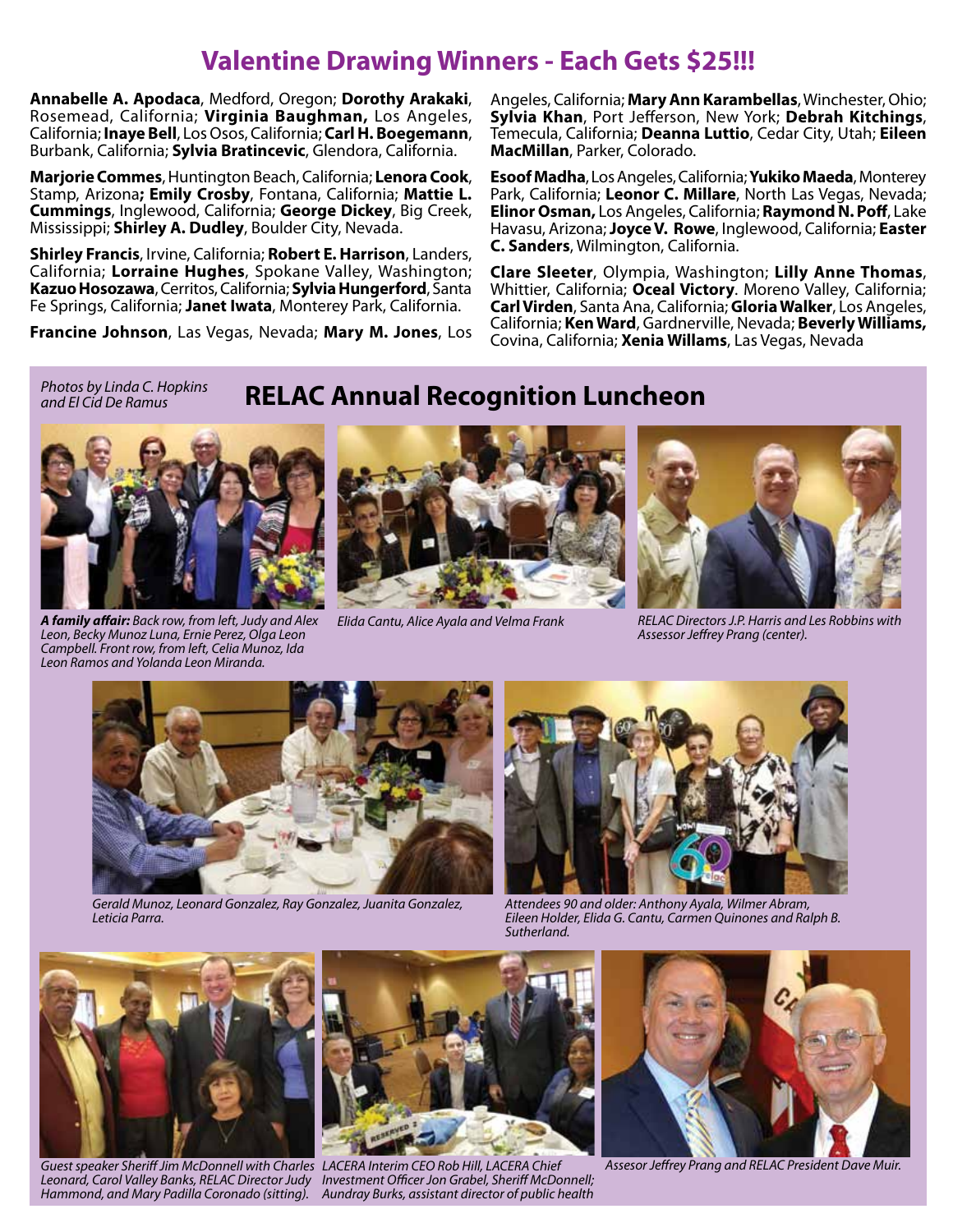*Browning and wife, Claire*



# Keeping Up With Retirees

*We asked four RELAC members to let us know what they have been doing since retirement. Their articles follow.*

*Bellman and wife, Hope*



**Joel Bellman** F. Scott Fitzgerald was wrong, he admitted, when he used to think that "There are no

second acts in American lives."

After 26 years on the 8th floor, serving as Third District press deputy under Supervisors Edmund D. Edelman, Zev Yaroslavsky, and Sheila Kuehl, I retired from the County in November 2015 to return to the writing work I left back in 1989 when my daily newspaper, the Los Angeles Herald-Examiner, ceased publication.

My tenure at the County was always a happy accident, but instead of the brief detour I'd originally anticipated, it became a new and unexpected journey of its own that took me places I couldn't possibly have imagined. It was interesting, inspiring, rewarding, and occasionally boring, stressful and aggravating. And finally, it was enough. At the age of 60, after nearly three decades speaking for others, I'd been feeling increasingly itchy to write under my own name and speak in my own voice again—and to spend my reading time on books and literature of my choosing, rather than hack my way through the required reading of County memos and Board reports written in the dead prose of bureaucrats. It was time to move on, and thanks to Plan D, I was able to.

When I left, I took three vows of self-improvement: 1) Go to the gym every day; 2) Get enough sleep every night; 3) commit to getting places on time. I've actually averaged between six and seven days a week at the gym, concentrating on cardio workouts alternating with strength training; I'm comfortably in the recommended sleep zone between seven-nine hours for adults my age; and my punctuality has…improved dramatically, let's say.

After 35 years of continuous work in an office on a regular schedule, transitioning to working from home has had its challenges. I still find it a little too easy to get distracted, and two highly affectionate cats—a writer's best friends—don't make it any easier. As I write this, right on cue, our black cat Maggie (or as my pet-store guy calls her, our "rescue panther") has just jumped into my lap.

Like everyone else, my smart phone is my lifeline, so apart from fastidiously calendaring my schedule, I also keep an updated daily "to-do" list with appointments, errands, and tasks. To cut down the clutter and reduce my carbon footprint, I've gone paperless on most of my bill paying and banking, and swapped out most of my print subscriptions for digital ones. Social media, particularly Facebook, keeps me in regular contact with friends and former colleagues, where we can gather around the virtual water cooler and trade gossip and news tidbits.

As for my writing, I have a monthly column in Topanga's bi-weekly Messenger Mountain News, succeeding the much-missed Al Martinez, and contribute periodically to the media and politics website LA Observed. I've also had several columns in the Sacramento Bee and Jewish Journal, among other places. I was hired on a long-term project to help put together a political memoir. I've done some interviews and appeared on TV a few times, commenting on politics and journalism matters. And I have just begun my 19th year of teaching my "advocacy writing" course for UCLA Extension.

My wife, Hope Singer, and I have also done some traveling, visiting Amsterdam, Budapest, Vienna and Prague in 2016, and joining a Baltic cruise in 2017 that made port calls in the former East Germany, Estonia, Russia, Finland, Sweden, and Denmark, with a welcome return visit to Amsterdam. We've also taken a driving and hiking trip through the national parks of the Southwest, spent a week in Washington, D.C., and will soon be off to Puerto Rico.

tired of hearing it. One of the best parts of retirement from the County? In addition to spending more time with my family, I've lost track of the number of times I've been told, "You look so much more relaxed!" And you know what? I am, and I never get

## **Philip Browning**

It's the small things that make retirement enjoyable, like being able to go



jogging in the daylight instead of in the dark at 4 a.m. while working, or watching the morning news shows at 7 a.m. for the first time in 50 years instead of being in heavy traffic.

I began my career with Los Angeles County in August 2001, just before the 9-11 attack. I was hired as the first director of the newly created Child Support Department (CSSD). Until 2001, Child Support had been operated by the District Attorney's Office, but newly elected DA Steve Cooley turned over about 2,000 child support staff to me to begin a new era. The new department changed from a law enforcement mentality to one of social services. In 2007 I was selected by the Board of Supervisors to be director of the Department of Public Social Services, an agency with about 14,000 staff serving over 2 million residents. My chief deputy, Steven Golightly, took over as the CSSD director.

In 2011 I was asked by the Board to be the acting director of the Department of Children and Family Services until a new director could be recruited. My chief deputy, Sheryl Spiller, became acting director and later permanent director of DPSS. A nationwide search was conducted for DCFS, but when no consensus was possible, Supervisor Zev Yaroslavsky convinced me to take the DCFS job on a permanent basis. I held that job until my February 2017 retirement.

Before coming to L.A., I worked four years in the District of Columbia and retired after 25 years with the State of Alabama. I certainly miss the drama, pressure, and intrigue of L.A. County, but retirement is good. Last year Supervisor Sheila Kuehl asked what I was most proud of during my L.A. career. I said being a mentor and friend to Dr. Steven Golightly, Sheryl Spiller, Lisa Garrett, Fesia Davenport and so many other County employees who make such a difference in the lives of Los Angeles citizens.

During the first few months of 2017 I spent time in New York City, where the highlight was jogging across the Brooklyn Bridge at sunrise -- what a great sight. Since then I have made numerous trips to Alabama to see my 5-year-old granddaughter, who is undoubtedly the smartest child I have ever seen. My wife, Claire, and I found time to make a few trips, including one to Budapest, Prague, Vienna, and Helsinki. We had an interesting trip to Chewelah, Washington, where we stayed on a 20-acre ranch and saw many deer, turkeys, and mamma bears with cubs. We also recently visited Iceland, which is a land of geysers and majestic waterfalls. Much of Iceland's landscape appears uninhabitable, and reminds me of the surface of the moon.

My wife retired from Los Angeles Unified School District this year and is involved in yoga classes, weekly mahjong games, and volunteering at the San Pedro Animal Shelter.

I am an assistant adjunct professor at USC, teaching a class on large scale systems, and act as faculty advisor for doctoral students. I also volunteer weekly at the Battleship Iowa Museum in San Pedro, which works out well since I retired as a supply officer in the U.S. Naval Reserves. I'm also on our local homeowners association board.

One of my sayings is "life is too short"-- that's why by the time you read this, my wife and I should be back from Antarctica and packing for a trip through the Panama Canal.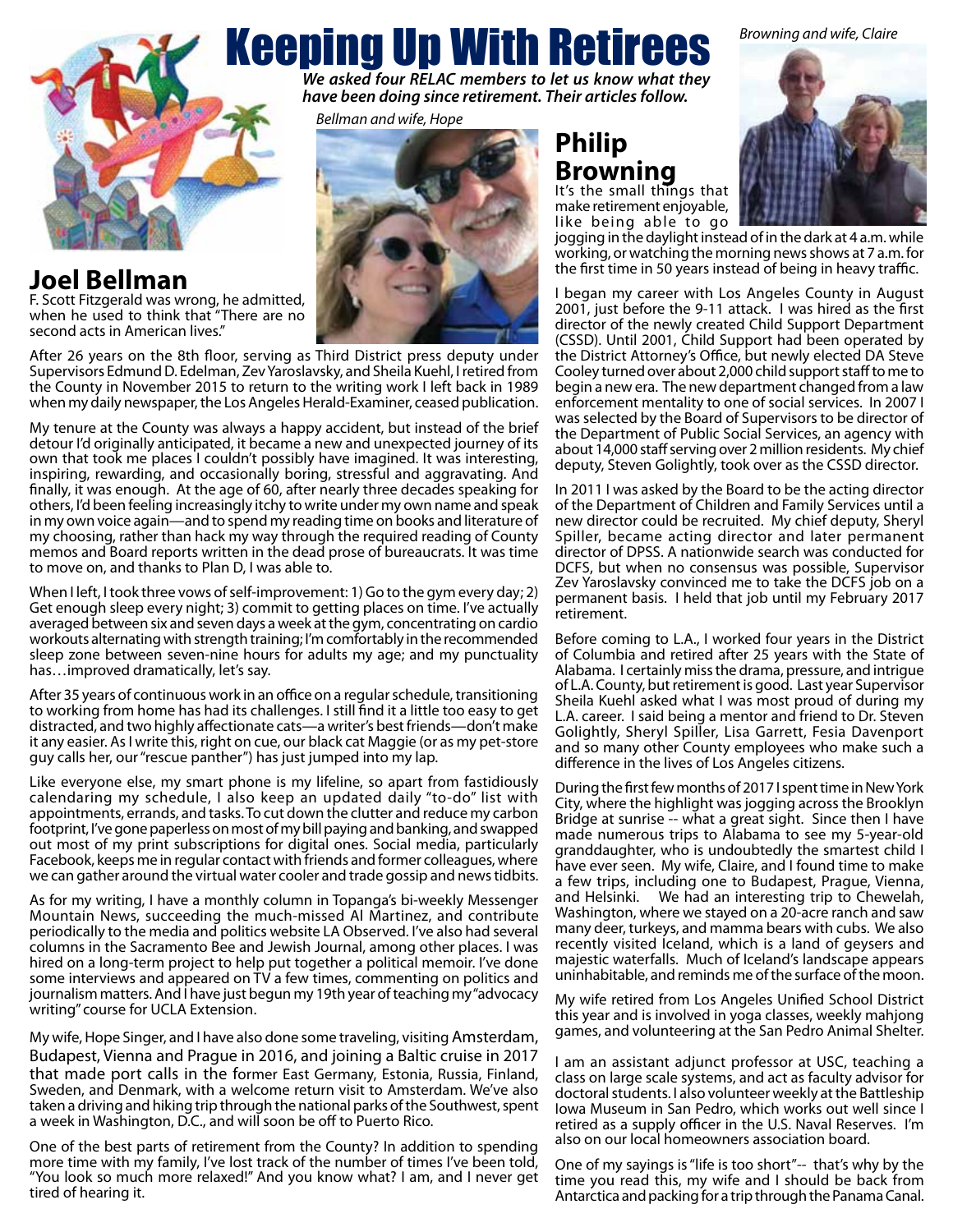

*Browning and wife, Claire Cervantes with trainer, Herman*

### **Elizabeth Cortez**

In 1987, upon graduating from Loyola Law School, I began my County career as a contract attorney in the Dependency Division of the Office of County Counsel. After a short break into private practice, I returned to the Government Services Division and in 1989 I was hired as a senior associate county counsel and was promoted to deputy in 1990 and senior deputy in 1994. Throughout the years as a



*Cortez, left, with wife, Suzanne*

staff attorney, I handled various assignments, including providing advisory and litigation support to the Board of Supervisors, Treasurer-Tax Collector, Purchasing Agent/Internal Services, Agricultural Commissioner/Weights and Measures, and Animal Care and Control.

When Dave Muir left the office to become general counsel to LACERA, I assumed his responsibilities as the Brown Act and Public Records Act subject matter expert. One of my most favored aspects of this assignment was working with the Executive Office/Clerk of the Board in presenting Brown Act training to new County commissioners.

In 2005 I was promoted to assistant county counsel to oversee the Government Services Division. I was fortunate to work with many dedicated and talented attorneys during my tenure supervising this division. We often worked directly with the Board of Supervisors and their staff on various matters, including permissible political activities, conflict of interest issues, and budgetary matters. The work was challenging and time sensitive, but always interesting and rewarding.

In 2010 I was promoted to senior assistant county counsel and initially was responsible for supervision and oversight of the Dependency, Government Services, Health, Probate and Social Services divisions.

I officially retired on Oct. 1, 2016. I feel fortunate to have worked on such unique, challenging and important County legal issues throughout my career. I will always admire the talent and dedication of County employees. I am most grateful to Ray Fortner for promoting me to management and to Leela Kapur for her outstanding mentorship and example.

My wife, Suzanne, and I love to travel and we kicked off retirement in 2016 with a three-week trip to the Christmas marketplaces in Europe. We spent nine days in Munich on our own and were able to see the opening of the marketplace on Nov. 21 and enjoy a more leisurely sightseeing schedule that we designed. We joined our structured tour in Frankfurt with a wonderful guide and an itinerary that took us from Germany to Austria, Switzerland, Lichtenstein, and back to Germany.

I always wanted to go on a true road trip so we embarked on a trip in our Corvette convertible to Arizona, New Mexico, Texas, and back home. So many things to see and do that we, as expected, ran out of time. We can definitely recommend Scottsdale and Tucson, Arizona, Mesilla Village in New Mexico, San Antonio and Austin, Texas. By the time we got home every single square inch in the car had something we purchased.

And finally, we returned this past November from a trip that included four days in Barcelona and six days in Lisbon on our own. Our tour included two days in Lisbon as well and then a road trip to Porto, Portugal, where we joined up with our river cruise. We stopped in Fatima for an afternoon before boarding our ship. The cruise up the Douro River was breathtaking and the stopover in Salamanca was extraordinary. The architecture, the food, and the shopping made our day there memorable.

We have now booked our next trip to visit Eastern Europe in August/ September. There is always something new to discover, places to explore, and wonderful people to meet.

RELAC NEWSLETTER • MAR/APR 2018 **Participal Study of the Contract Contract Contract Contract Contract Contract Contract Contract Contract Contract Contract Contract Contract Contract Contract Contract Contract Contract Con** On a final note, we are moving permanently to Palm Desert and selling our home and our condo. Time to downsize a little and be closer to friends.

### **Anna Elena Cervantes**

I began my County career on Dec. 16, 1979 as an intermediate typist clerk working for the Department of Personnel in its Comprehensive Employment and Training Act (CETA) Administration Office. Unfortunately, with the election of President Reagan, the CETA program was terminated the following January. It was during my short tenure with that office that I would meet my future boss when the Chief Administrative Office sent two analysts, Sandra (Tracey) Davis and Sara Berman, to discuss the disbanding of the CETA program with the staff. From Personnel, I transferred to the Department of Health Services, Administration, and worked in the Systems and Work Measurement Section, followed by a short stint in the Management Information Systems Division.

During my time with Health Services my twin sister, Anna Laura Cervantes, began her career with the Chief Administrative Office, Budget Division. Back in those days, the development of the County budget required secretaries to work several months of overtime. Since Anna Laura and I carpooled, I would assist Anna with her work after my shift ended. Late one night, while I was working with Anna on the budget, I was approached by Sandy (Tracey) Davis, who asked if my secretarial skills were on par with Anna's. I answered "yes" and the rest is history. For the next 21 years I rose through the ranks of the secretarial field as Sandy rose through the ranks of County management, from the Chief Administrative Office to the Treasurer-Tax Collector, where Sandy was appointed treasurer-tax collector and I promoted to executive secretary III. In 1995, Sandy returned to the CAO as chief deputy, and I was promoted to executive secretary V.

After Sandy retired, I continued to work in the CAO (now CEO) as secretary to the chief deputy and backup to the CEO's executive assistant until I retired on Oct. 30, 2016. Aside from Sandy, my bosses included Sharon Harper, Brence Culp, Jim Jones, and their bosses, Sally Reed, David Janssen, William Fujioka, and Sachi Hamai. Working in the Executive Office of the CAO/CEO provided me with the rare opportunity to meet individuals in the highest levels of County management. This, in addition to several long-standing friendships I developed over the years, was one of the highlights of my County career. I was fortunate to meet and know **EVERY** department head for over 21 years…that was awesome!!

A month after my retirement, my father was diagnosed with the onset of senile dementia, and at that point Anna Laura and I made it our goal to help him complete his "bucket list," much of which included his desire to travel to places he'd only read about or seen in magazines, and places he remembered from his youth. So far, we have traveled to the Panama Canal, the British Isles, Alaska, Australia, New Zealand, Mexico and Chicago (where he first moved as a young adult). This year we hope to get him to Pearl Harbor and Mount Rushmore, the last two destinations left on his list.

In between all the traveling and caring for our mom and dad, Anna Laura and I are trying to get into shape. To that end, we hired a personal trainer, Herman (or the Taskmaster, as we like to call him) and go to the gym three to five times a week. Being retired and having the ability to enjoy more time with family and friends is the greatest blessing that can be bestowed upon anyone. I still live where I grew up, Santa Fe Springs, just around the corner from my parents. At first I thought it was a bad idea living that close, but now that they're old, it's a blessing.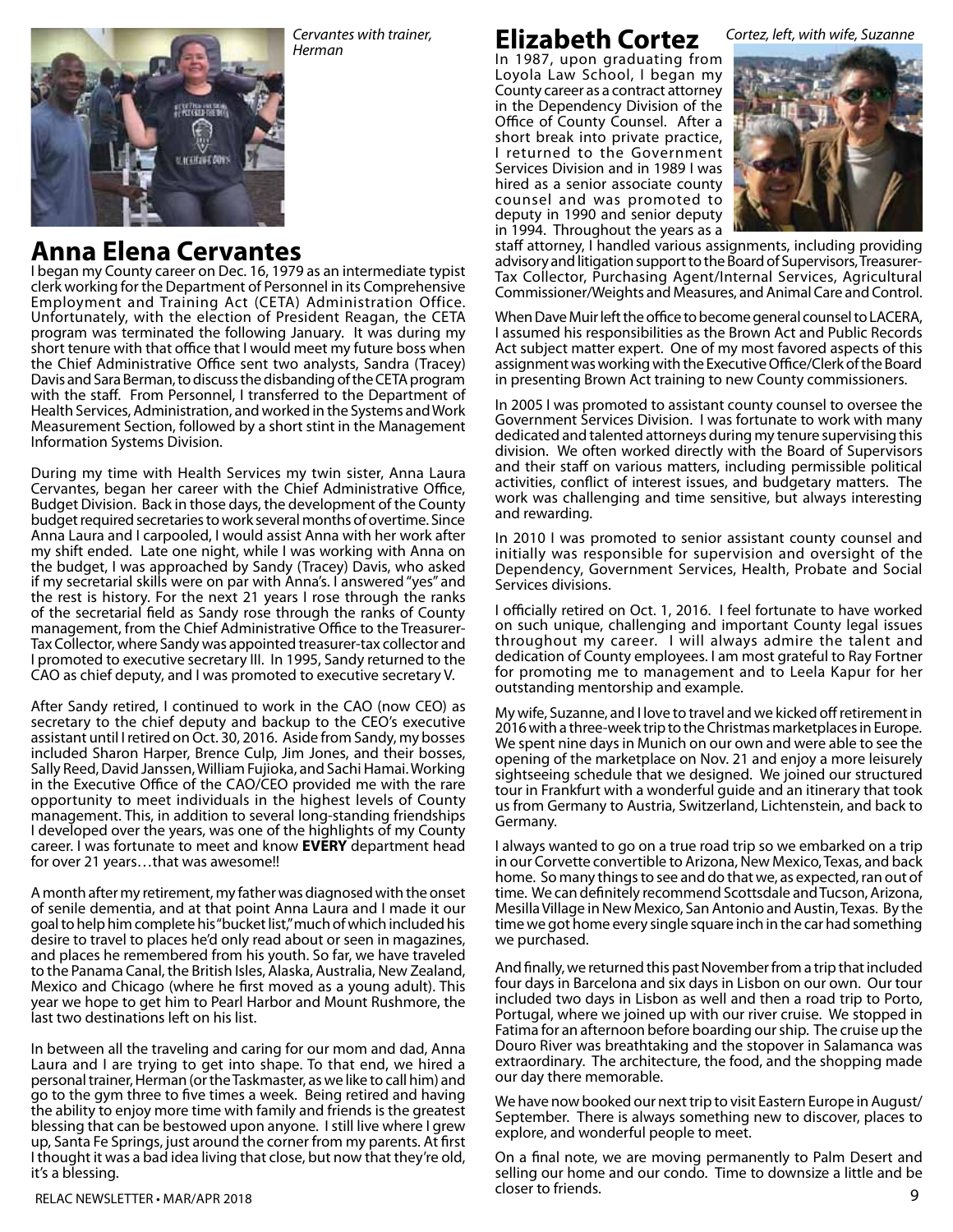### **Retirement Notes** *by Judy Hammond, Newsletter Editor*



*Supervisor Janice Hahn, Nathaniel Boone, and Superior Court Judge James Hahn*

#### **Nathaniel Boone – He Had His Own Lot** *by Judy Hammond, Newsletter Editor*

Superior Court Judge Jimmy Hahn joined his sister, Supervisor Janice Hahn, on stage to honor Nathaniel Boone, who was retiring after 46 years of County service. Boone has been part of their life since their father, then-Supervisor Kenneth Hahn, took a liking to Boone shortly after Boone began his career in 1971 as a parking lot attendant in self-parking Lot 18. Kenny Hahn moved Boone to Lot 22, the parking lot at the Hall of Administration that is used for VIPs. Janice Hahn said her dad thought working at the above-ground lot, with the sunshine and fresh air, would be a welcome change. "He told Nate to work at the lot for as long as he wanted -- and boy did Nate take him up on that offer!" Boone's friendly, sunny personality was a perfect fit, and he stayed there the rest of his career, prompting the Board of Supervisors a few years ago to name it "Nate's Lot." "If you have ever been lucky enough to park in Nate's Lot…you know that Nate made his corner of the world special and brought joy to everyone he met," said Janice Hahn. She said he always made people feel special, always treating them with dignity and respect. "Even sometimes when he told people they couldn't park there, he still made them feel good about it." She said Boone would give people hilarious nicknames – hers was Jane Fonda. James Hahn said Boone had shown him so many kindnesses over the years, he wanted to take the day off to be at the ceremony to congratulate him on his retirement. He said that whenever he parked in Lot 22, Boone would always say: "Park up there, be a supervisor, on the top row." "So I had to be a supervisor for a day every time I pulled into your lot," he told Boone.

### **Happy Birthday, RELAC Centenarians**

Happy birthday to our members who will be 100 and older in March and April.

They are:

**Olive G. Everhart**, 105, Assessor, March 6, 1913. **Olga M. Granja**, 102, Rancho Los Amigos Medical Ctr., April 15, 1916. **Virginia T. De Zell**, 101, Fire, March 13, 1917. **Beryl D. Shapiro,** 101, Public Social Services, March 23, 1917. **Kai-Kwong Wong**, 100, LACERA, April 1, 1918. **Lucille McGuire**, 100, Parks and Recreation, April 2, 1918. **Maxine W. Schulhof**, 100, Sheriff, April 16, 1918. **Mildred Grasska**, 100, associate member, April 3, 1918

### **Frank Andrews Dies at Age 85**

Frank Andrews, director of the Los Angeles County Department of Animal Care and Control from 1989 to 2001, has died at age 85.

Andrews died Dec. 21 in Florida, where he had



retired and spent several years as the executive director of the Humane Society of St. Lucie County. He is survived by his wife, Syble; son, Robert; and two stepsons, Michael and Robert Sutherland.

During Andrews' tenure with the County, the department became one of the first in the nation to provide immediate Internet access to view both impounded and available pets, and established the Animal Care Foundation and volunteer Equine Response Team. Andrews served twice as president of the County Management Council.

Andrews helped found the Society of Animal Welfare Administrators in 1970 and later was named a lifetime honorary member.

Kaye Michelson, who worked in the Animal Care and Control Department throughout Andrews' tenure, said he will be remembered for his passion and commitment to protecting animals, his sense of humor, his zest for life, and his love and devotion to his family. "Protecting animals was his passion and such an important part of every day of his life."

Andrews' son Robert said some little-known facts about Andrews are that in high school and college, he was a lifeguard on Lake Ontario in Canada; played bass fiddle and sang in a country and western band during his teens and early 20s, and was an avid sailor and loved to build electronics in his 30s and 40s.

### **Volunteers Needed to Assist Foster Children**

CASA of Los Angeles is looking for volunteers to assist abused and neglected children in foster care.

CASA (Court Appointed Special Advocate) volunteers are paired to work one-on-one with a child and ensure they have the services and support needed for stable placement, education and health care. There are 30,000 kids in the foster care system in Los Angeles County and many need the support of a CASA volunteer.

Information meetings about the program are held in different locations in the County. To learn more or RSVP for an upcoming meeting, go to www.casala.org or call (323) 859-2888.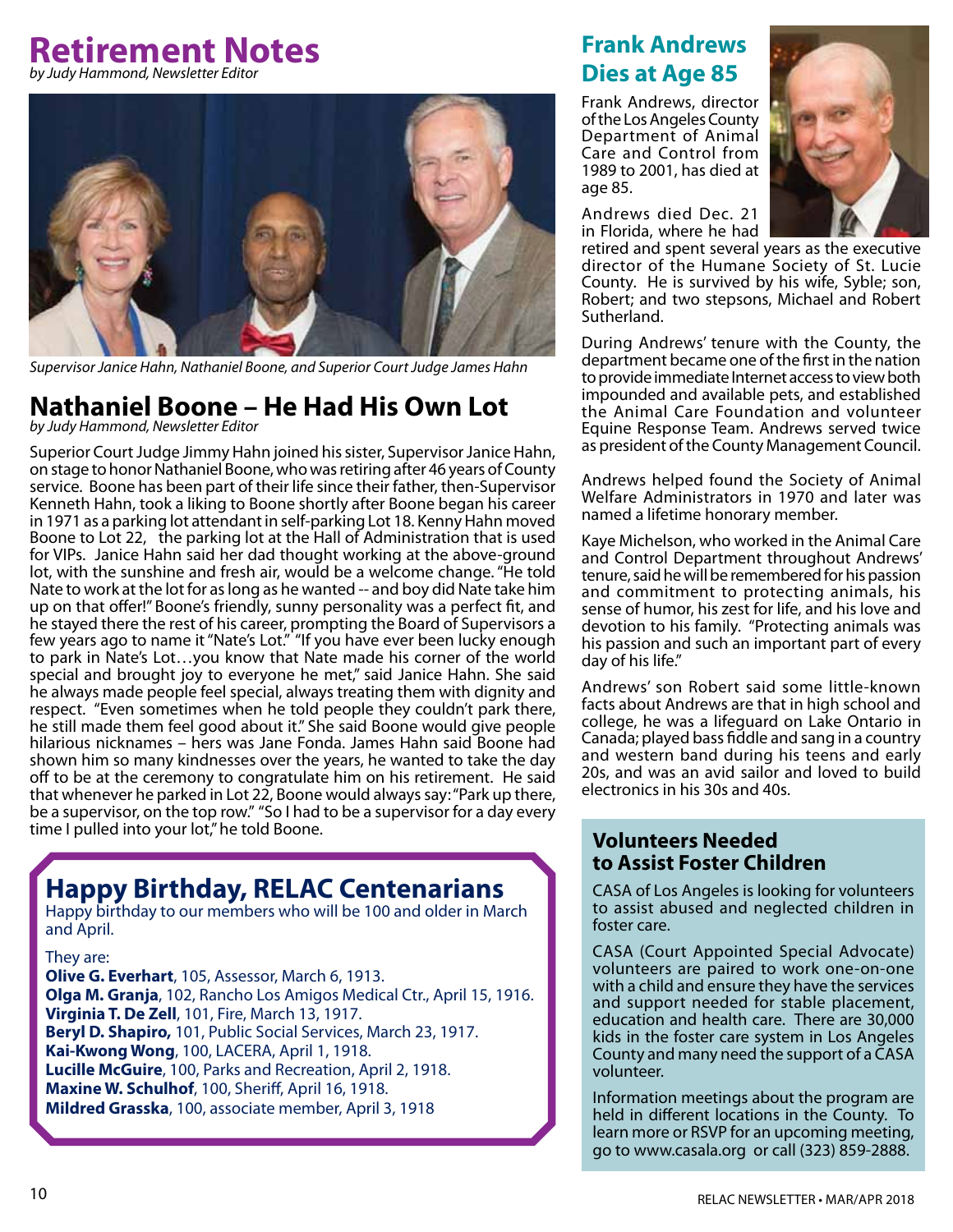# **Passages**<br>Compiled by Judy Hammond, Newsletter Editor

#### **Retirements:**

**Nathaniel Boone**, who began his career in 1971 as a parking lot attendant, and after whom the Board of Supervisors dubbed its VIP visitors' parking lot "Nate's Lot."

#### **Appointments:**

**Fred Leaf**, who retired in 2017 after 44 years with the County, named interim head of the County Health Agency as 120-day employee at rate of \$193 per hour while Board of Supervisors searches for replacement for Dr. Mitchell Katz. A former chief deputy director and acting director of the Department of Health Services and senior health policy director for Supervisor Michael D. Antonovich, Leaf most recently worked as a 120-day retiree in the Chief Executive Office on a statewide replacement plan for health coverage. **Kristin Sakoda**, deputy commissioner and general counsel at the New York City Department of Cultural Affairs, appointed executive director of the L.A. County Arts Commission at annual salary of \$210,000, replacing Laura Zucker. Senior Deputy County Counsel **Nicole Tinkham** named interim public defender at \$275,000 salary to replace interim Kenneth Clayman, who left the County in January. **Rich Llewellyn**, former aide to Supervisor Ed Edelman and District Attorney Gil Garcetti, named permanent Los Angeles city administrative officer; he had served as interim CAO since the departure of Miguel Santana.*Superior Court judge appointments:* **Bruce E. Brodie**, 66, chief deputy in the Office of Alternate Public Defender since 2012, who worked as a deputy public defender from 1991 to 1994 before joining the APD. **Brett Bianco**, court counsel at L.A. County Superior Court since 2001. **Nicole M. Heeseman**, 44, L.A. County Superior Court commissioner since 2014, who filled a vacancy created by the retirement of John P. Doyle. **Kerry L. White**, 60, a head deputy district attorney since 2003 and deputy district attorney from 1984-2003, filling vacancy created by retirement of Joanne B. O'Donnell. **Amy C. Yerkey**, 43, court commissioner since 2015. **Departures:**

**Kevin Lynch**, chief information officer of the Department of Health Services since 2010, resigned to become CIO and senior vice president of New York City Health & Hospitals, where former L.A. County's Health Agency head Dr. Mitchell Katz is president and CEO.

#### **Health**:

Former County Supervisor **Pete Schabarum** is hoping 2018 will be a little less eventful in the health department. A series of mishaps landed him in the hospital four times in 2017. First, he had a nasty spill on an airport escalator that resulted in a cracked ilium (the large broad bone forming the upper part of each half of the pelvis), a painful injury that required a six-week recuperation. Several months later he fell over a bench at a 49ers reunion and broke several ribs. Then on Thanksgiving Day he suffered a mild stroke while visiting his son in Seattle, Washington, which thankfully caused no lasting effects. But then he was back in the hospital in December after getting fluid in his lungs, caused by a rib(s) that punctured the lung from the fall at the reunion.

Second time was a charm for **Nancy Flint**, wife of former County Library Assistant Director **David Flint**, who received a successful kidney transplant in January after an initial transplant failed last August. **Deaths:**

Former County Assessor **Kenneth Hahn**, 78, assessor from 1990-2000, who died two months after suffering a serious stroke. **Frank Andrews**, 85, head of the Animal Care and Control Department, 1989-2001. **Larry Colvin**, 71, former director of capital projects for the Department of Health Services who was instrumental in the rebuilding of LAC+USC Medical Center**. Howard Phillips**, 74, who was a lead instructor in the EEOC and diversity programs in the Department of Human Resources when he retired in 2007 after 40 years of County service. **Klaus Kreimann**, 44, a 26-year County employee who worked as an information systems analyst in the Chief Executive Office, Public Works, Rancho Los Amigos and most recently the Internal Services Department. He died from internal bleeding caused by his failing liver on the morning he was to undergo transplant surgery for a new kidney and liver at USC Keck Hospital. **Leslie Ashcroft**, former public information officer for Supervisor Burton Chace, the Parks and Recreation Department, and the Chief Administrative Office, who retired in the early 1990s. **Sterling Norris,** 78, prosecutor in the District Attorney's Office for 33 years who made an unsuccessful bid in 1992 to become district attorney, retiring to work for Judicial Watch for 17 years. **Paul Dow**, 75, who worked in the Auditor-Controller's Office his entire career, retiring in 1999. Former Municipal and Superior Court Judge **William B. Keene**, 92, the first recipient of the L.A. County Bar Association Outstanding Trial Jurist Award. Former Municipal and Superior Court Judge **Antonio Barreto** (a deputy district attorney for 11 years), who retired in 2014, dead at 66 from heart attack. **John Hotchkis**, 86, long-time Board member of the L.A. Philharmonic, including serving as chairman when Disney Hall opened in 2003. Sheriff's **Lt. Alex Radovic**, who joined the department in 1986 and was assigned to the Technology and Support Division when he died in December 2017. Sheriff's Lt. **Samuel Douglas III,** retired in 1983 after 36 years of service. Sheriff Capt. **Harold White**, retired 1976 after 29 years. Former Sheriff's Detective **Harmon Danny Watters**, 73, after 30 years of service.

**Recognitions:** 

Assessor **Jeffrey Prang** honored by the Board of Supervisors after the International Association of Assessing Officers awarded his office the highest accreditation available to any public assessment agency for its "pioneering innovation in assessment administration and excellence in service to the public." The County became the first and only jurisdiction in California to achieve this honor. Registrar-Recorder/County Clerk **Dean Logan** named winner of the 2017 international Electoral Ergonomy Award, which recognizes an election official who has tailored procedures to the psychology of the voters and the specific characteristics of their electorate, for his work in replacing an aging voting system, which included field research from more than 4,000 residents. Probation Officer **Catherine Brennan** presented the Chief Probation Officers of California Award of Excellence for her work with probation clients who are veterans, homeless, mentally ill, substance abusers and human-trafficking victims. **Courts:** 

Former Sheriff's psychologist **Michael Dane Ward**, 46, was sentenced to 98 years to life in state prison for sexually assaulting two family members, a young boy and a girl. **Adrian Evette Washington** has been charged with stealing more than \$1,500 in traffic fines when she was a court services assistant at Compton Superior Court in 2014.







*Howard Phillips*



*Klaus Kreimann*



*Kristin Sakoda*



*Larry Colvin*



*Nicole Tinkham*

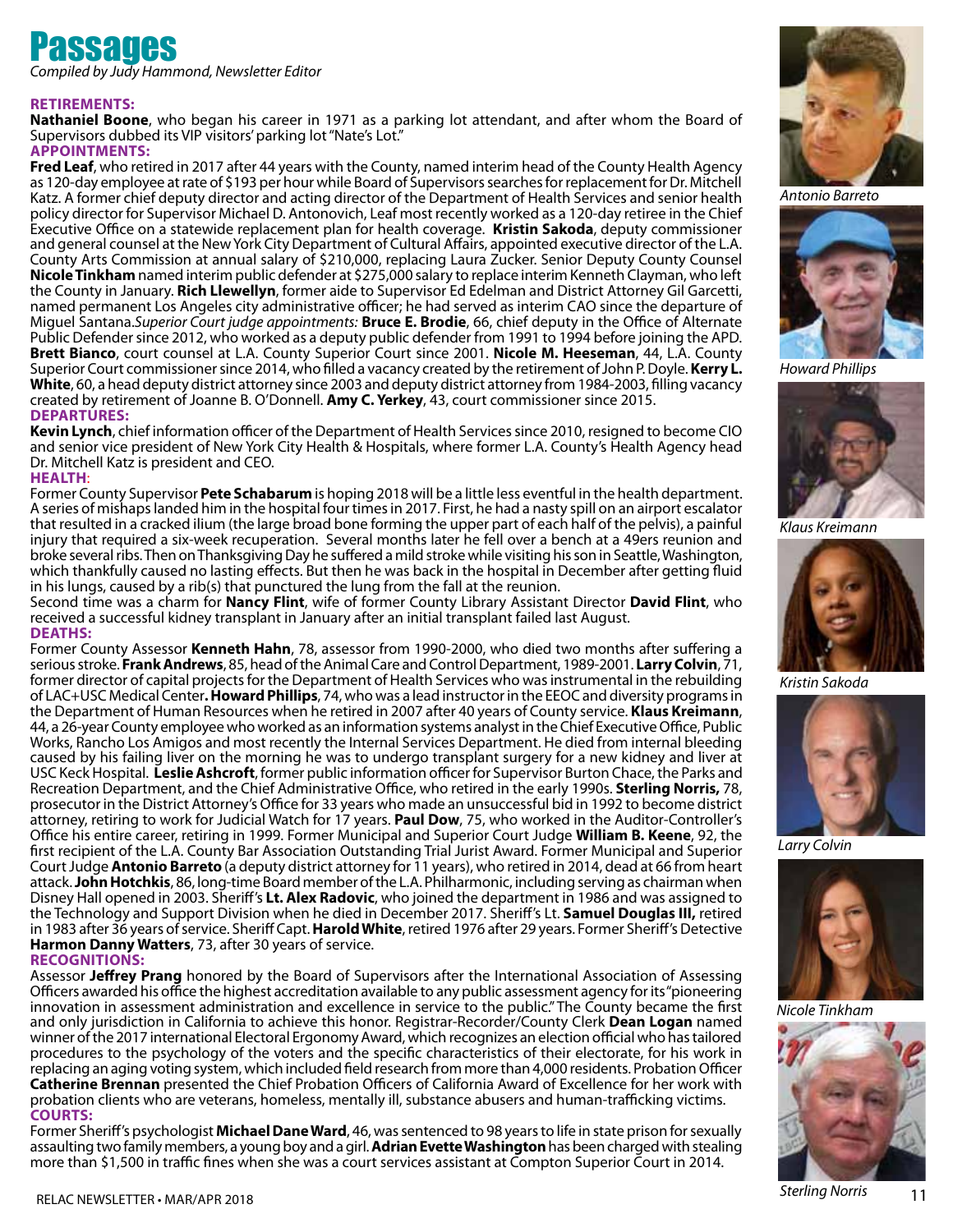*Hahn and Prang in 1992*



**Assessor Jeffrey Prang:**

### **Remembering Assessor Kenneth P. Hahn**

Former Assessor Kenneth P. Hahn served the people of Los Angeles County with

distinction for 10 years (1990-2000), earning a reputation for fairly and honestly managing the property assessment process while at the same time underscoring the importance of quality service to the public.

I had the honor of working as a special assistant to Kenny early during his first term. Each day I observed his devotion to excellence in the professional work of the Assessor's Office and his high standard for service to members of the public. He worked tirelessly to improve services for Los Angeles County property owners.



626-578-1161 / CA Seller of Travel #1019830-40

#### **Former Assessor (continued from p.1)**

*Hahn and husband, Louis*



Lorri L. Jean, CEO of the Los Angeles LGBT Center, said the entire Center c o m m u n i t y mourns the loss of Hahn. "During his tenure as assessor, Hahn was very involved

in the LGBT community and matter-of-fact about his sexual orientation, doing his job with unwavering integrity until his retirement 18 years ago. In an era when most gay public officials played hide-and-seek with their sexual orientation—living out among their friends and in the community while remaining silent and hidden in their public roles and professional lives—Hahn bravely lived his truth without apology and became the highest ranking openly gay elected official in California and one of the highest ranking in the United States. At that time in 1991, being a Los Angeles countywide elected official meant his constituency was larger than the governors of 42 states."

Following his retirement from the County, Hahn moved to Hawaii, where he lived about three years growing rambutan (a tropical fruit) before moving to Seattle, then back to Los Angeles before relocating in 2015 to Cathedral City, where he resided until his death.

He officially married his long-time partner, Louis Mangual, on March 9, 2013 after gay marriages became legal in California. They had lived together as a married couple since Nov. 8, 1974.

Mangual asked that donations in Hahn's memory be made to two organizations that were important to Hahn, the Los Angeles County Animal Care Foundation and the Los Angeles LGBT Center.

### **Johnnie Cochran in the D.A.'s Office**

Johnnie L. Cochran Jr. was the first African-American to serve as an assistant district attorney in Los Angeles County. District Attorney John Van de Kamp appointed Cochran to the post, the third-highest ranking position in the office, in 1978. Cochran went on to become a famed criminal defense attorney. He died in 2005.

*(From the District Attorney's Office Newsletter, February 2018)*

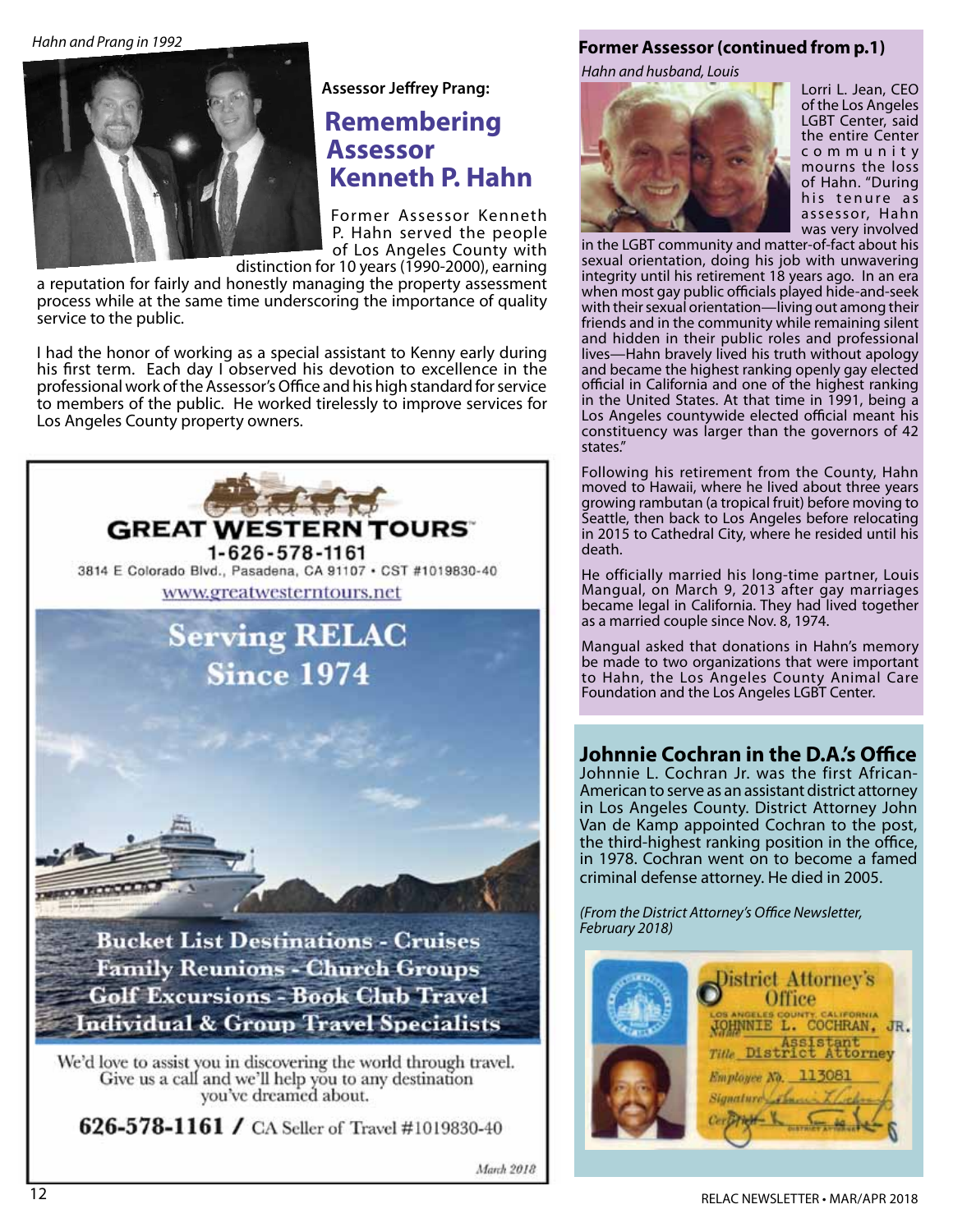#### **Inside LA County** *by Judy Hammond*

*Newsletter Editor*

Supervisor Sheila Kuehl says the fact that Bobby Cagle, the new director of the Children and Family Services Department, is openly gay will have a positive effect on the disproportionately high number of foster youth who identify as LGBTQ. "I think that every time you can see that someone has experienced a little bit of what you've experienced, and they're now in a leadership



position, it inspires. Even at Bobby's age, he and Tim -- his partner -- had never been allowed in Georgia to appear in public together. And so when Tim was there for Bobby's swearing in, up on the dais holding the book, standing next to him, they had their pictures taken. They were both almost in tears because they had never been able to do that. That experience informs a lot of the feelings that our kids have -- of, you know, how nobody gets them. And I think it's really important that they see that somebody gets them. Variety of life experience is really important. We want to get at a little more information as to why are 20 percent of all our foster kids LGBTQ. We used to talk about them as "throw-away kids." And that's what they are. Some are runaway, but a lot are throw-away. 'Get out of my house. I don't want any gay people in my house.' It's hard for them."

Attorneys from the Public Defender's Office urged the Board of Supervisors not to appoint Nicole Davis Tinkham as interim public defender, saying she had no experience in criminal law and previously defended law enforcement officers. A letter signed by about 390 of the office's 650 attorneys questioned the appointment. Tinkham, a senior deputy in the County Counsel Office, replaces Kenneth Clayman, who was interim public defender for four months. Supervisor Mark Ridley-Thomas said the Board has offered the permanent spot, which became vacant with the retirement of Ron Brown more than a year ago, to two persons, but both declined due to personal reasons.

Work is scheduled to begin this fall on the long-delayed \$1 billion "Grand" project on the County-owned parking lot across from Walt Disney Concert Hall, which will be converted into an open-air complex of housing, movie theaters, restaurants and shops. Philanthropist Eli Broad said the project – designed by famed Frank Gehry --"will make certain Grand Avenue is viewed as the cultural and civic district of this region."

The Natural History Museum has expanded its mobile museum program, bringing its educational exhibits to schools throughout the County. For 25 years the program had been offered only in the L.A. Unified School District.

A Superior Court judge dismissed the wrongful termination lawsuit filed by former County Counsel Mark Saladino, saying Saladino failed to prove he was ousted because he had complained about misconduct by the Board of Supervisors. The County claimed Saladino was removed because the Board had lost confidence in him. The judge also said that Saladino did not prove "any outrageous or extreme conduct" by the Board during negotiations on his 2015 reassignment to the Treasurer-Tax Collector's Office. Saladino, who retired in 2016, said he was "surprised and disappointed by the ruling."

The County is investigating whether mobile health units can be used to alleviate crowded emergency rooms and steer patients with mental health needs into more focused care.

The FBI arrested L.A. sheriff's Deputy Kenneth Collins, 50, on suspicion of operating a large-scale drug trafficking operation in which he claimed that he hired other police officers to provide security to dealers and could assault people for his clients.

The County will use a portion of its proceeds from the so-called millionaire's tax to build affordable housing for people with mental illness. Mental Health Director Dr. Jonathan Sherin believes homeless individuals with mental illness account disproportionately for the 81.5 percent jump in homeless deaths in the last five years.

Supervisors have asked staff to investigate whether a child-care facility for employees could be constructed in the civic center area.

The new LAC+USC Family Justice Center – a partnership of the County, L.A. City, the medical center and community-based organizations -- will provide victims of violence a safe haven with medical, legal and social services all in one place.

The County has implemented one of the first mobile stroke units in the western U.S. The specialized ambulance -- equipped with a portable CT scanner that allows medical professionals to diagnose and treat strokes in the field –will serve nine southeastern cities and unincorporated Whittier.

Supervisors approved giving \$75,000 to homeowners who build granny flats on their properties if the units are rented to persons who were formerly homeless. To further that goal, the County Arts Commission sponsored a contest for designs on what the granny flats could look like.

The new non-profit utility Clean Power Alliance of Southern California (formerly known as Los Angeles Community Choice Energy) formed by the County and two cities in July 2017 to compete with Edison to bring down energy prices, now includes 27 cities in L.A. and Ventura counties. The utility launched its service to L.A. County-owned municipal buildings on Feb. 1, with commercial and industrial customers of alliance members to come in June, and residential customers in December.

Supervisor Sheila Kuehl said she had a low opinion of county workers when she was elected. "Oh, you know, county workers. Everybody always talked about county workers." But that has changed big time. "I have never met such dedicated and honestly compassionate people. There is no such thing as an eight-hour day for pretty much everyone. And I don't mean just our staff; I mean the 106,000 that are out there caring for the environment, caring for the parks, caring for the beaches, caring for the children, caring for the families, caring, caring, caring. It is big."

The County is looking at limiting the number of roosters that can be kept in unincorporated areas, noting the largest seizure (7,800) of illegal cockfighting birds in U.S. history took place in May 2017 in Val Verde. In many cases property owners with close neighbors may keep hundreds of the birds, creating excessive noise, flies, and potential sources of disease.

The first class of 21 young men from Supervisor Mark Ridley-Thomas' district graduated from a five-month intensive classroom and in-the-field training to become emergency medical technicians. The group is the first of three that will participate in the pilot program over the next two years.

The LA. Times took issue with the Board of Supervisors for naming a new mental health center after Supervisor Sheila Kuehl, noting she hadn't even completed one term in office, and for approving the installation of a sculpture of Supervisor Hilda Solis (with civil rights leader Dolores Huerta) at the Fairplex in Pomona.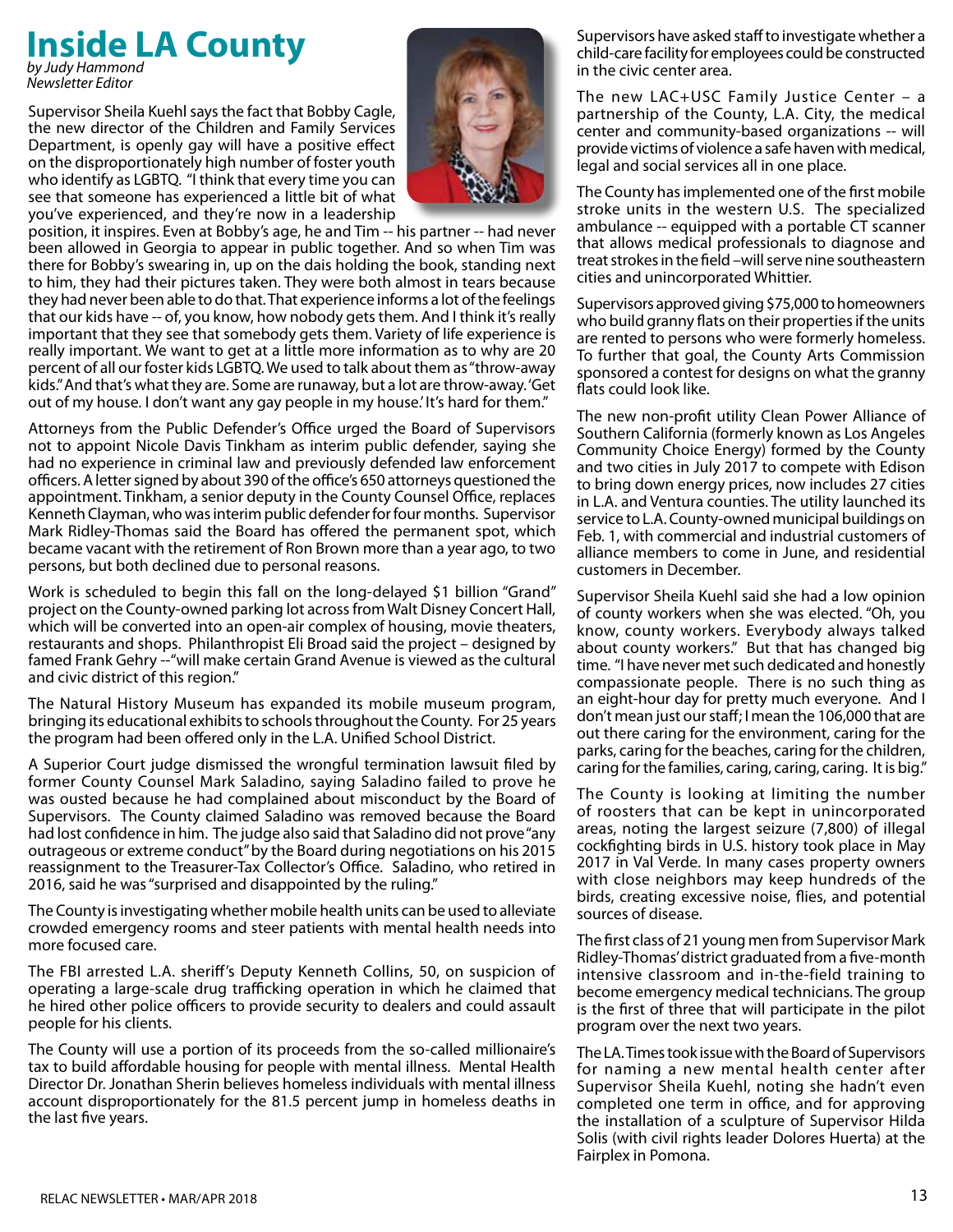*(RELAC member Margaret Donnellan Todd and her husband, Dave, moved to Hawaii following her retirement in 2015 as head of the L.A. County Library. We asked her to write an account of her experience on Jan. 13, 2018 when a ballistic missile alert sent Hawaii residents and tourists into a panic for 38 minutes until the Civil Defense agency sent out a new message saying the warning was a mistake. The false warning was triggered by aHawaii Emergency Management Agency employee in a training drill who said he misunderstood instructions and thought the state was actually under attack.)*

### **Margaret Donnellan Todd: The Hawaiian Ballistic Missile Alert was Surreal**

*By Margaret Donnellan Todd*

VOICE OF ROD SERLING: 8 a.m. Margaret Donnellan Todd is waking up to another beautiful morning in Kailua Kona on the Big Island of Hawaii. What she does not know is that within the next few minutes she will enter the Twilight Zone….

I was just thinking of getting out of bed when my text alert went off. I read it thinking it was probably a tsunami alert for the Hilo side. I then put on my glasses and read it again. BALISTIC MISSILE THREAT INBOUND TO HAWAII. SEEK IMMEDIATE SHELTER. THIS IS NOT A DRILL. I checked to verify that this was a legitimate alert, not a hack. Yes, it was legitimate. Technically, the Big Island residents would have about 15 minutes to take cover. My husband commented that there were no sirens and turned over to go back to sleep. I saw that the audio alert was on the TV stations, but they had not switched to emergency broadcasting, which seemed odd. You could not connect to Hawaii's civil defense site because it had crashed. We kept thinking surely this

is a mistake. My husband suggested "Let's get a cup of coffee and see what happens." That is what we did. We poured a cup of coffee and enjoyed the view from our backyard. Thank goodness within 10 minutes Congresswoman Tulsi Gabbard sent a false alarm message out on all her social media accounts. I received her e-mail and text. Crisis over for us because I was on her constituent list. We were not angry as much as relieved. I really did feel like I had walked into the Twilight Zone. It was surreal.

Of course, all morning we received texts, phone calls and e-mails from family and friends. Many of our family commented on the choice of coffee as our final drink. Being of Irish heritage, they expected me to put some liquor in that coffee. Dave and I have made a note that the next time there is a ballistic missile alert we will put liquor in the coffee. One of my younger family members commented that this is how old people prepare for nuclear attack. Upon reflection, I agree with her.

They also commented that it seemed that everyone in Hawaii was calling or texting final messages to loved ones -- but they heard nothing from us. I explained that being married to a man of 100% Norwegian heritage for over 20 years, you maintain your stoicism at all times. That meant no mushy good-bye messages.

I will confess that I had two thoughts during the first minutes of the alert that were not very altruistic. I admit I do feel a bit guilty.

*Those missiles are heading for PACOM on Oahu and I think the wind is blowing away from the Big Island. We might be OK.* 

*This is the first time in 40 years I am not a government employee and therefore I am not responsible for going to work -- I do not have to help, direct or assist anyone. I can stay in my bathrobe.*

So much for my Irish black humor, but there was a serious side to this fiasco. The false alert created panic all over the Islands. It seems that the only elected official who knew what needed to be



done was Congresswoman Gabbard. For the record, PACOM also tweeted a false alarm message, but no one other than military personnel have PACOM on their contact list! It took 38 minutes for the Civil Defense folks to send the cancel alert message. It seems that they did not have a cancel alert text in their system. An employee had to develop one and input it. Of course, the whole story changes by the day, depending on who is doing the investigation. Our governor did not know how to work his Twitter account and that is why it took him over 30 minutes to send a false alert notification. You would think he would have asked the staff person who handles his Twitter to send out a message, but it was Saturday… Our U.S. senators verified immediately that the alert was false, but wasted time urging the governor to take decisive action rather than doing something themselves.

Why did so many people think it was real? In my opinion, there are a number of reasons. First, people

on the Islands rely on the phone text alerts to notify us of tsunami warnings and flooding during heavy storms. You do not ignore those alerts! The second reason is that most people have not had training in government disaster response. With 40 years of disaster training, I knew something did not seem quite right about that alert. But, why would an average citizen or foreign tourist know that? The final reason is that with all the Twitter saber rattling in these past months, people were concerned. Remember there are people on the Islands that remember the attack on Pearl Harbor. Even I thought for a moment, what has been going on in Washington while I slept?

Hawaiians are still angry, but we are calming down a little. Everyone recognizes that we need to evaluate all our disaster preparations, including redesigning the alert software. Of course, there is the sobering discussion of whether Hawaii can survive a nuclear attack. Realistically, there will never be enough shelters. Could you even get to a shelter in 15 minutes? Perhaps the most interesting discussion revolves around children and the importance for adults to keep children calm in an emergency. Children were traumatized because they saw how upset the adults were. Having been raised by the greatest generation, I cannot remember anytime that the adults around me showed fear, not even during the Cuban missile crisis. I imagine having endured the Great Depression and WWII, they understood the need for calm.

Humor is returning. The Civil Defense employee who was responsible for the false alert was ultimately fired, but initially was just reassigned. The joke had been: OMG, what job did the governor give him? We hope he is not in charge of the governor's Twitter account.

Finally, since any disaster is an opportunity for politics, people are saying the governor is vulnerable, he could be defeated for reelection. Democratic Congresswoman Hanabusa made all the news shows that Saturday and Sunday expressing her outrage and surprise at the governor's poor response. I imagine she is meeting with her campaign manager as you read this.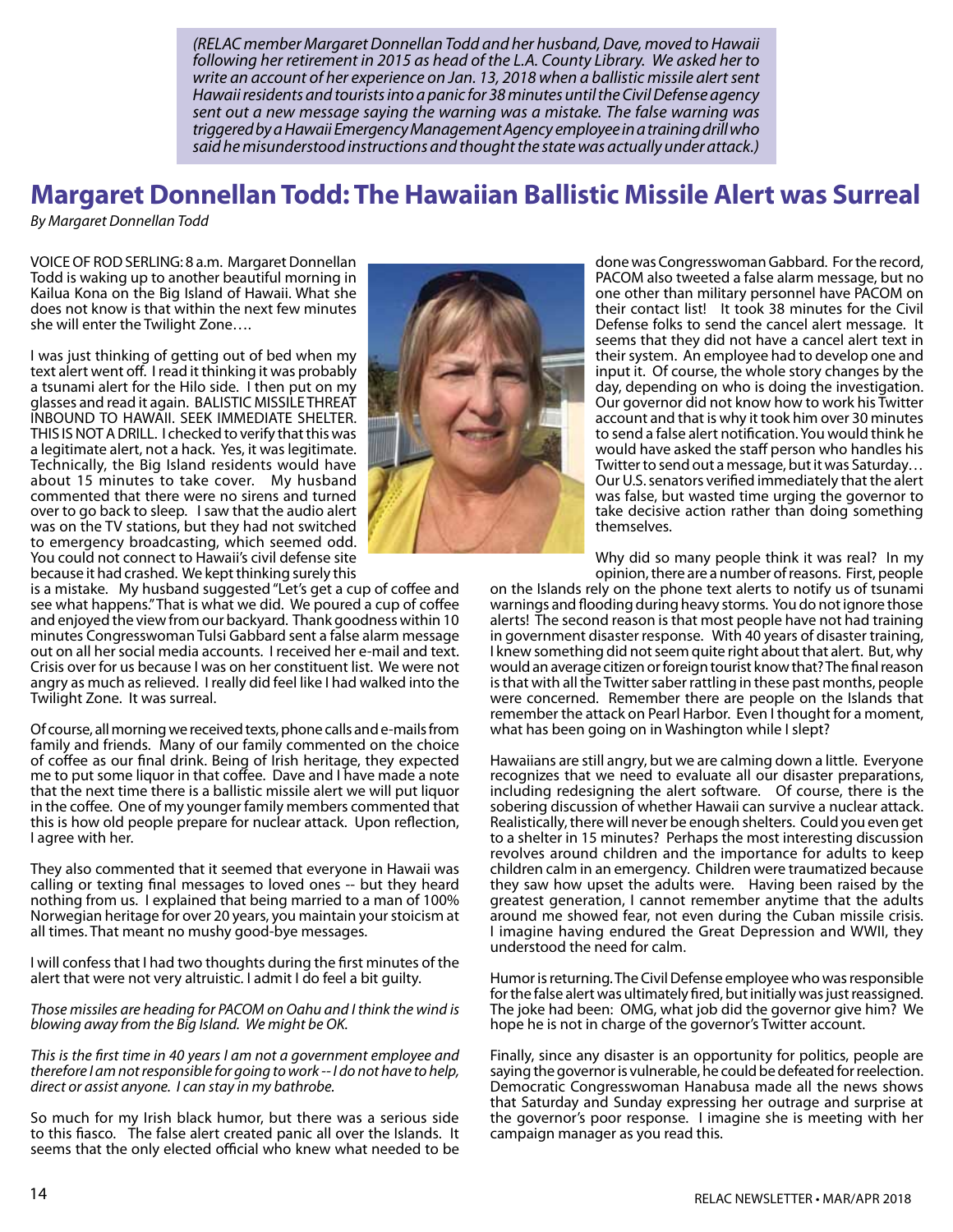#### **IN MEMORIAM** ׇ֦֚֘

*This list includes retired employees, both RELAC members and non-members.*

**Agric. Commissioner/Weights and Measures** – Ken M. Ball Sr. **Animal Control –** Frank R. Andrews

**Antelope Valley Rehab. Center** – Kathalyn A. Hopkins

**Assessor –** Clive E. Bishop, Louise Crouse,Angustia L. Distor,Robert B. Elliott, Abram F. Goldman, Kenneth Hahn**,** Bette Marson, Nettie V. Miller, Richard B. Oliver, Francisco R. Pamaran, Ronald V. Ritchie, Josephine C. Starr

**Auditor-Controller** – Alberta Oglesby, Mary Rupert, Dennis A. Whann

**Chief Executive Office –** Leslie J. Ashcroft, E.S. Evans, Dorothy J. Howe

**Child Support Services –** Lee Cooperman, Louise Holloway, Frankie L. Jenkins

**Children & Family Services** – Loretta Cartha, Vera M. Erling, Gwendolyn L. Hale, Richard Harbor Jr., Barbara McDermott, Stella McMillon, Barbara A. Murden, Rosalind Pillars, Marilyn A. Risse, Lynn A. Seigman, Paula R. Tay, Geli Valero, Reiko Yamashita

**Community Development** – Russell Y. Kakazu

**County Counsel** – Philip S. Miller

**District Attorney** – Wanda L. Fullbright, Sterling E. Norris, Sulpicio A. Platon, James A. Shelton, George G. Size

**Engineer –** Leslie K. Halbert

**Facilities Management** – Althea J. Carlson, John N. Toly

**Fire –** Thomas J. Barber, Wayne A. Barker, James A. Beard, Stanley C. Bixler, John B. Broding, Michael Burkel, John J. Cangiano, Max Curtis, Albert D. Doxon, Donald E. Kanallakan, Robert Lara, Stanley Loza, J. B. Pryor, Donald A. Tisdale, Elvo J. Vaniman

**Flood Control District** – Angel Aragon, William J. Iffert

**Harbor/UCLA Medical Center** – James E. Agan, Mattie Douglas, Alba Elrod, Corazon Q. Guillermo, Barbara Hostvedt, Georgia A. McCumber, Virginia W. Newman, Joann Nickerson, Lena Poteracki, Gloria L. Valdez

**Health Services Administration –** Idis V. Anderson, Lorraine Cannon, Pearlie B. Cary, Marjorie L. Eaton, Richard E. Gleason, Harriet A. Jackson, Fred Nicholson, Lucy Palermino, Ruth M. Seto **Human Resources** – Howard Phillips

**Internal Services** – Carlos E. Arias, Richard H. Busniewski, Romalis C. Conway, Manuel Hernandez, Louil P. Land, Rosalie P. Lopez, Ken H. Louie, William Magill, Ruthie B. Montgomery, Maureen B. Neary, Carrison A. Reynaud, Doris L. Roach, Alfredo D. Serra, Tyree Sullivan, Emery Tahi

**Juvenile Court Health Services** – Wendell A. Page

**King/Drew Medical Center** – Darlene T. Bass, Cleota I. Davis, Teiichiro Fukushima, Rosa M. Jones, Patricia L. Parker, Frances J. Williams, Franza Zachary

**LAC+USC Medical Center –** Dominga D. Carino, Marjorie L. Cash, Maria D. Garcia, Theodore Greenburg, Loraine A. Harris, Cynthia Hester, Wendell S. Huang, Monina D. Labis, Cora Martin, Cynthia A. Molette, Velia Moriel, Alexander J. Muszalski, John W. Owens, Carmen Rivas, Helen Takenouchi, Gemja Tefera, Debbie J. Vann

**Mechanical –** Mike Cadena, Michael Kakalow, Jose R. Ramirez, Robert J. Ursery

**Mental Health –** Ellen L. Adams, Mary Beauchamp, Shirley R. Bresn, Joan Franklin, John D. Griffin, Janet R. McLeod

**Municipal Court** – Joan E. Ritti

**Olive View/UCLA Hospital** – Aubrey L. Abel, Glovera C. Jordan, Doloris C. Lloyd, Laura Rivera, Elaine P. Strachan

**Parks & Recreation** – Edward J. Carrithers, Linda Dickinson, James F. Ingram, Miguel J. Saiz

**Probation** – Treva Carroll, Robert W. Cleeland, Velma S. Fiorina, Richard L. Graff, Sandra M. Haggerty, Jean F. Johnson, Joseph M. Linzy, Sage Nobe, Mildred L. Russell, Cynthia Smith, William Stamps, Gregory M. Villegas, Lurine Yerger

**Public Administrator** – Anna M. Peck

**Public Defender –** Mario Gonzalez, Frances C. Kippen, Gladys K. Yakushiji

**Public Health Program –** James G. Jaramillo, Mary A. Lechuga, Beverly J. McDaniel, Trinidad Murcia, Walter J. Roden, Wallace T. Shishido, Gwendolyn Williams

**Public Safety** – Thomas L. Carroll, Joyce N. Gray

**Public Library** – Paul Laseman, Lucretia A. Watkins

**Public Social Services –** Marguerite P. Anderson, Elva L. Batch, Joan A. Battle, German E. Bautista, Esther Berry, Reginald L. Blow, Mildred J. Briggs, Hazel Calhoun, Bryan C. Compton, Ruth H. Doddy, Ricardo Flores, Mildred Gibson, Arlene S. Gilbert, Fe Gutierrez, Margaret Hicks, William R. Jackson, Lillian B. Johnson, George Kato, Phon Kim, George M. Lash, Hazel G. Logan, Frances Makepeace, Norma J. Mordhorst, Joseph Ochoa, Olivia Organista, Robert Robinson, Maria M. Rodas, Emma R. Rogado, Helen L. Schwab, Marjorie A. Thomas, Ruth L. Warren

**Public Works –** John J. Argento, Bernard Aronson, Theodore Davis, Glen H. Davisson, Willis Feagin, Roy L. Forward, Constantine S. Golovko, Anthony R. Gonzales, Daniel A. Heald, John T. Healis, Horst Hlawaty, Robert T. Kenney, Gilbert Mundo, Eugene A. Netzel, Ignacio V. Rivera

**Rancho Los Amigos Hospital** – Rosella D. Barela, Donna M. Barras, Robert L. Chalmers, Marie Davis, Annie E. Helms, Evelyn M. Hogan, Mildred Holland, Rufina H. Juarez, Walter Noel, Lupe Serrano, John E. Williams

#### **Regional Planning** – Johannes Kunst

**Road** – Richard G. Barhite

**Sheriff** – Melvina M. Apodaca, James M. Baust, Walter R. Benton, Ronald Blankenbaker, Gary E. Boudreau, Timothy D. Broad, Harold Brourman, Freddie E. Calderon, Brenda J. Capers, Matilda B. Carter, Porter C. De Dubovay, Thomas G. Diviak, John B. Fernandez, Marvin D. Gardenhire, Harold S. Hayman, Dennis V. Henderson, Joyce L. Hindmon, Annabelle S. Ishii, Vanice Johnson, Bruce A. Lichtenberg, Raymond D. Lloyd, Terrence L. McCarty, Charles H. Meyers, Michael E. Muravez, Patricia A. Murch, Bernard J. Rollinger, Emerencian I. Santos, Jay R. Smith, Stephen J. Streaker, Vipaphand Sucharitakul, Maxie J. Valdivia, Victor A. Varro, Deserie M. Vasquez, Thomas J. Walsh, Samuel M. Washington, Harmon D. Watters, Alfred C. White, Jewel J. Yancy

**So. Cal. Air Pollution Control** – Donald R. Jones

**South Coast Air Quality Mgmt.** – Agnes B. Doyle, Samuel Witz **Superior Court/County Clerk –** Helene Dorman, Carl O. Estrada, Mary E. McComb, Barbara L. Quave, Agustin M. Salcido

**Treasurer & Tax Collector –** William Cohen

Workforce Development, Aging & Comm. Svcs. - Barbara A. Kruger, Severino Negrete

**Department Not Designated –** Richard Akamichi, F.H. Baalbergen, Thomas V. Cornea, Ellen M. Favarote, James C. Green, Martha L. Jackson, Guy C Kulstad, Edward E. Landis, Joanna L. Manes, David G. McCluskey, Carl F. Potswald, Genevieve G. Rincon, Mary Romer, Dana Vaughan